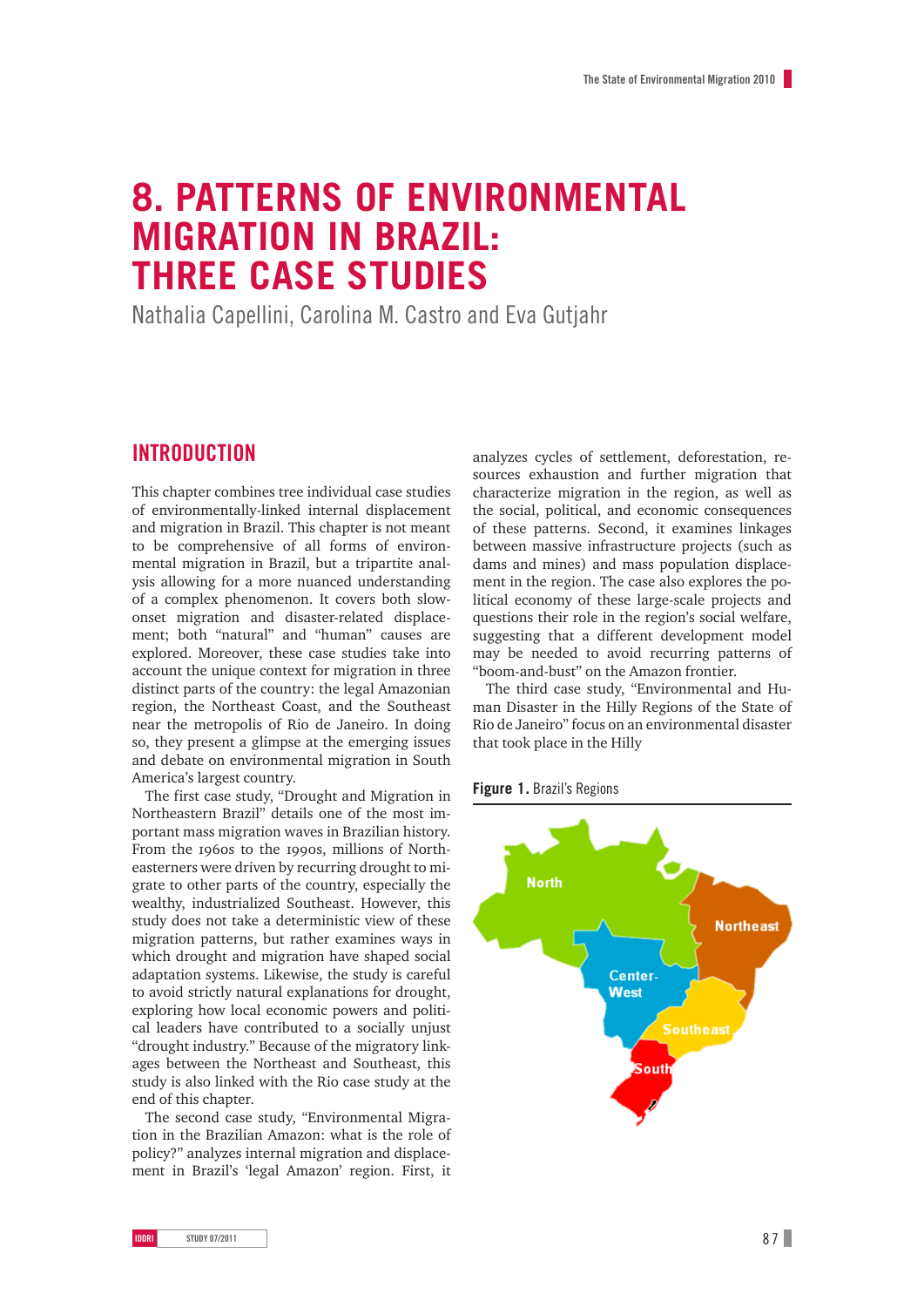# **8.1. Case 1: Drought and migration in Northeastern Brazil**

Nathalia Capellini

*"…his fate was to pace around the world, walking up and down, aimlessly wandering as an errant Jew. A tramp pushed by the drought." (Ramos, 1975)*

*"Ceará is always between one drought that's going and another that is coming down the road." (Theophilo, 1922)*

## **1. Background and context**

### 1.1. The Northeast region by the numbers

The Northeast region of Brazil<sup>37</sup> has an area more than 1.5 million square kilometers. It covers 18% of the country's territory and contains 53 million people, 29% of the national population (IBGE, 2011). Economically, it produces 13.1% of Brazil's GDP, though the region's GDP per capita is 53% lower than the national average (IPEA, 2010). It has large concentrations of poor people and contains 69% of Brazil's urban population (IFAD, 2009).

Though geographically diverse, semi-arid climates cover more than half of the region's territory, and droughts are recurring. Indeed, part of the region has been labeled the "polígono das secas", or "polygon of drought", for its frequent droughts. Significant parts of the region's public policies are geared towards drought crisis prevention.

The social impacts of the region's frequent droughts are exacerbated by its high population density; indeed, the region is the most densely-populated semi-arid region in the world (Sales, 2003). Socially vulnerable populations, particularly the poor, have historically been heavily dependent on state "rescue policies" for drought relief, or migrated elsewhere in the country as a form of adaptation to the droughts.

Though drought is partially a function of the region's climate, it is also true that the region experiences extremely heavy rains between September and March. However, these heavy rains are offset by rapid evaporation during the dry season (Centro Feminista 8 de Março, 2006). In such conditions, modern irrigation and water storage are vital, but such development is hindered by largescale poverty. Thus, social vulnerability and climatic conditions interact to create and aggravate the environmental crises in the region.

### 1.2. Drought in the history of the region

The region's first recorded drought occurred in 1499-1500; drought hit every 3-4 years throughout the sixteenth century. From 1877-1879, a particularly severe drought took 500,000 lives, 119,000 from the City of Fortaleza alone (Leprun et al., 1995).

Because of its susceptibility, drought has induced environmental migration in the region for centuries. For example, Campos and Studard (2001) found that indigenous populations often migrated as a result of climatic conditions; similar historical studies in post-colonial times have shown the same results. Thus, even in periods of low population density and small "human footprints", environmental migration has been a part of the region's social history.

In the late1950s, disparities between the rapidly industrializing Southeast and the poor and stagnant Northeast grew rapidly. The policy response from then-President Juscelino Kubitschek was to establish the Working Group for the Development of the Northeast, known as GTDN and headed by

<sup>37.</sup> Including the states of Bahia, Sergipe, Alagoas, Pernambuco, Paraíba, Rio Grande do Norte, Ceará, Piauí and Maranhão.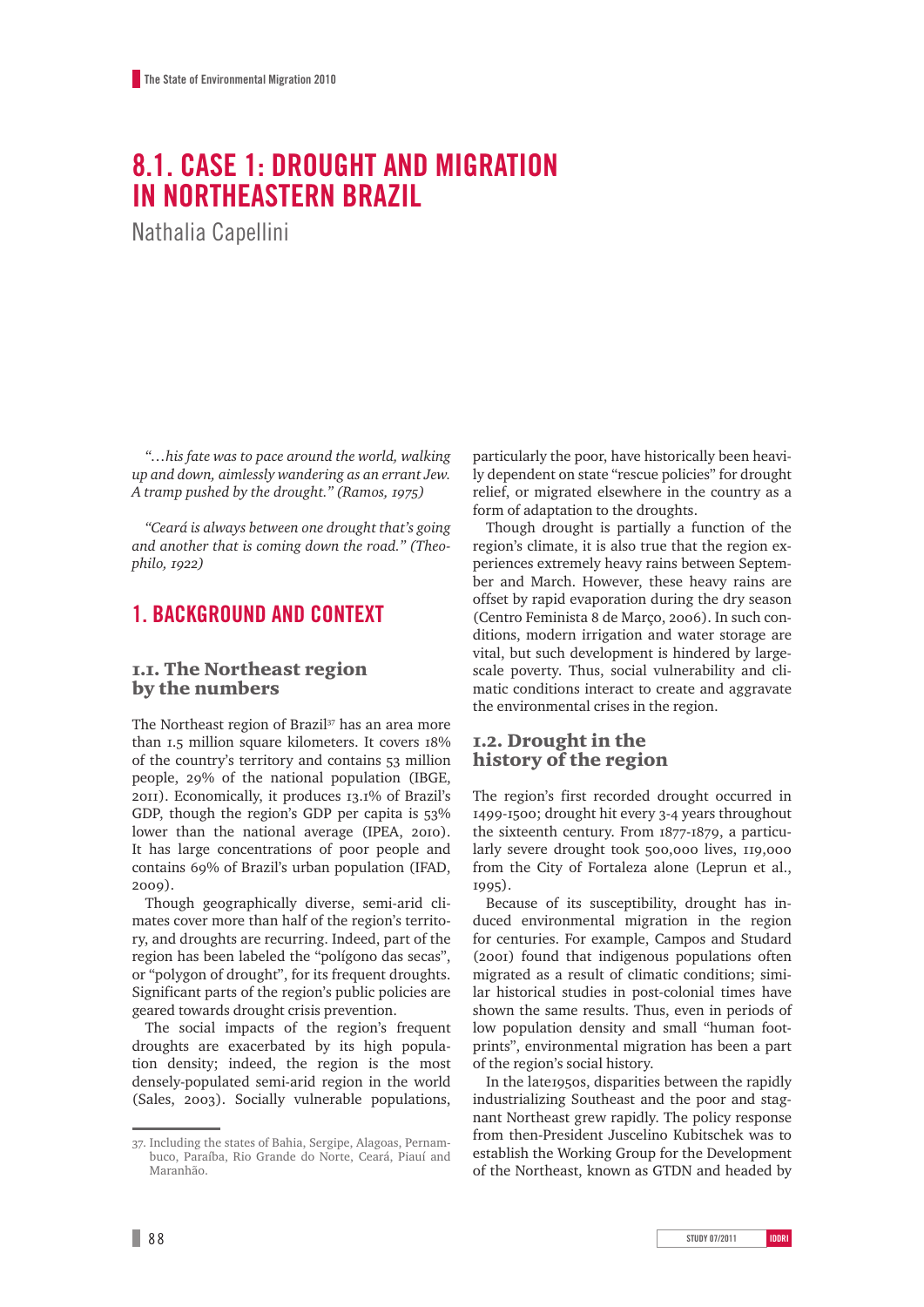



Source: Leprun et al., 1995.

the well-known economist, Celso Furtado. The group recommended stepping up investment in the region and stimulating food production (Melo et al, 2009). In 1959, this report was adopted as the main strategy of the Superintendency of Northeast Development, SUDENE, a new body created to bolster regional development and address the urban social tensions created by drought.

### 1.3. The "drought industry" and clientelism

Because of the primacy of food, water, and health needs in the region, the path to political control is through the meeting of these basic needs despite the droughts. Therefore, regional elites have often used drought as a pretext for donations and policies from the federal government that benefit them personally. Local colonels and latifundiarios (large property owners) play a central role in this

"Drought Industry".38 They are abetted by Brazil's concentration of land: 1% of property owners control 45% of the land, when small farms (less than 10 hectares) make up just 2.5% of rural land (Serra, 2003).

In response to drought, agricultural policy has prioritized damming. Though this creates water reservoirs, these storage mechanisms are vulnerable to evaporation. Furthermore, the reservoirs are often not accessible to the population, as they are generally built on private properties. Patronage—what Kenny (2002) defines as personal connections determining or facilitating resource access— inevitably follows.

Even for those who do have access to the

<sup>38.</sup> "Drought industry" is a concept very used in Brazil, both by the academic field and by the medias and the population. See for instance Goncalves, 2001; Fernandes, 2003; Marin, 2002.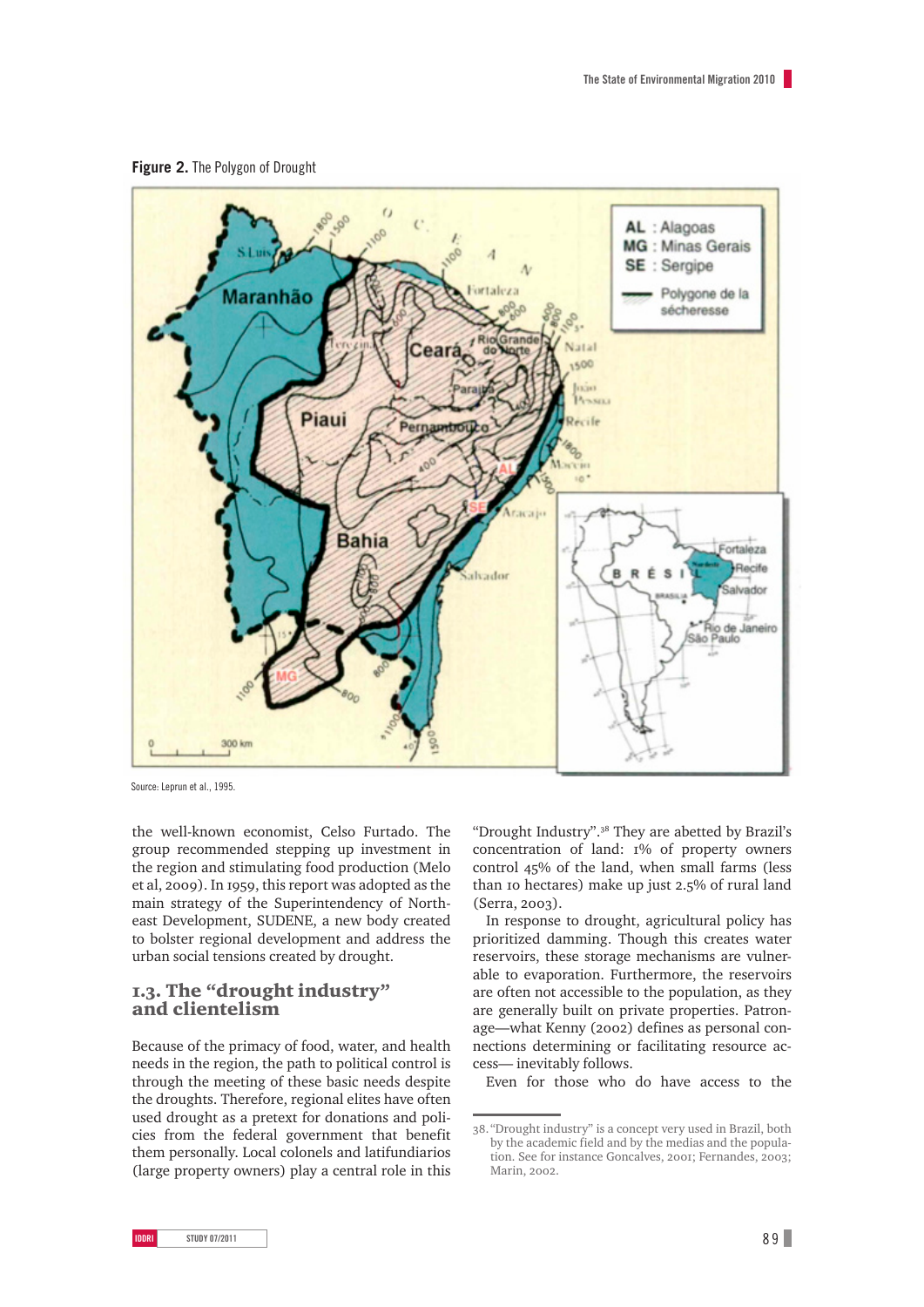

Source: own elaboration

reservoirs, the labor of traveling many miles to fetch water and returning with heavy kegs often represents a full quarter-day's work for farmers. This work is often done by women (Centro Feminista 8 de Março, 2006). The water obtained from these reservoirs is often full of mud and debris, and is therefore unfit for consumption (Reboucas, 1997).

## **2. A chronology of migration and public policy in the Northeast**

### 2.1. 1950 to 1990

Mass migration within Brazil began in the 1950s, as intense urbanization and widening regional inequalities created economic incentives to move. Concentration of economic activities in cities and surplus labor in the countryside led to rural-tourban migration, though urban areas in poorer regions were unable to absorb this population growth (Patarra, 2004). The rapidly developing Southeast, particularly around Sao Paulo and Rio de Janeiro, became a destination for Northeastern migrants; the new capital of Brasilia, coffee plantations in Parana, and rubber plantations of the Amazon were also popular destinations (with the state sponsoring migration to Amazon destinations).

These flows coincide with two periods of severe drought: from 1951 to 1953 and again in 1958. During the 1960s, migration in and out of the Northeast stabilized, as government efforts to reduce regional imbalances halted—and may have even reversed—flows from the region (Patarra, 2004).

In 1970, and from 1979 to 1983, a major drought hit the region once again, triggering a remarkable

exodus from most states. However, the states of Bahia, Sergipe and Alagoas received significant investment in oil and petrochemicals during this period, which reduced outflows considerably (Patarra, 2004).

During this period, the State also institutionalized its response to drought in the Northeast (Melo et al, 2009). The Inspectorate for Works Against Drought was formalized into the Department of Works Against Drought: a key institution that critics claim is dominated by the regional elite (Ibid.).

Meanwhile, SUDENE's efforts did enhance development in the Northeast, but the region remains deeply dependent on more dynamic parts of the country for both capital and demand (Reboucas, 1997). At the same time, urban areas in the region were ill-prepared for the influx of labor migrants from rural areas, leading to infrastructure shortages and urban decay in the form of underserviced favelas, or slums (Melo et al, 2009).

From 1979 to 1983, drought affected 96.5% of the districts in this region: 1.2 million farmers had to cease productive activities during these droughts (Leprun et al. 1995). Many rural workers were forced to migrate to nearby cities, where they came to inhabit favelas in peri-urban areas. This process is evident in 1980-1990 Census figures, which show urbanization in the Northeast occurring much more rapidly than the national average.

The second half of the 20th century was also characterized by intensive state investment in major irrigation projects. As Campos and Studart (2001) show, these projects were meant to be cooperatives, but the concentrated land ownership by wealthy elites made such projects infeasible. Instead, large landowners invested in their own regional water provision schemes, often with public subsidies and limited benefits to local, small-scale farmers.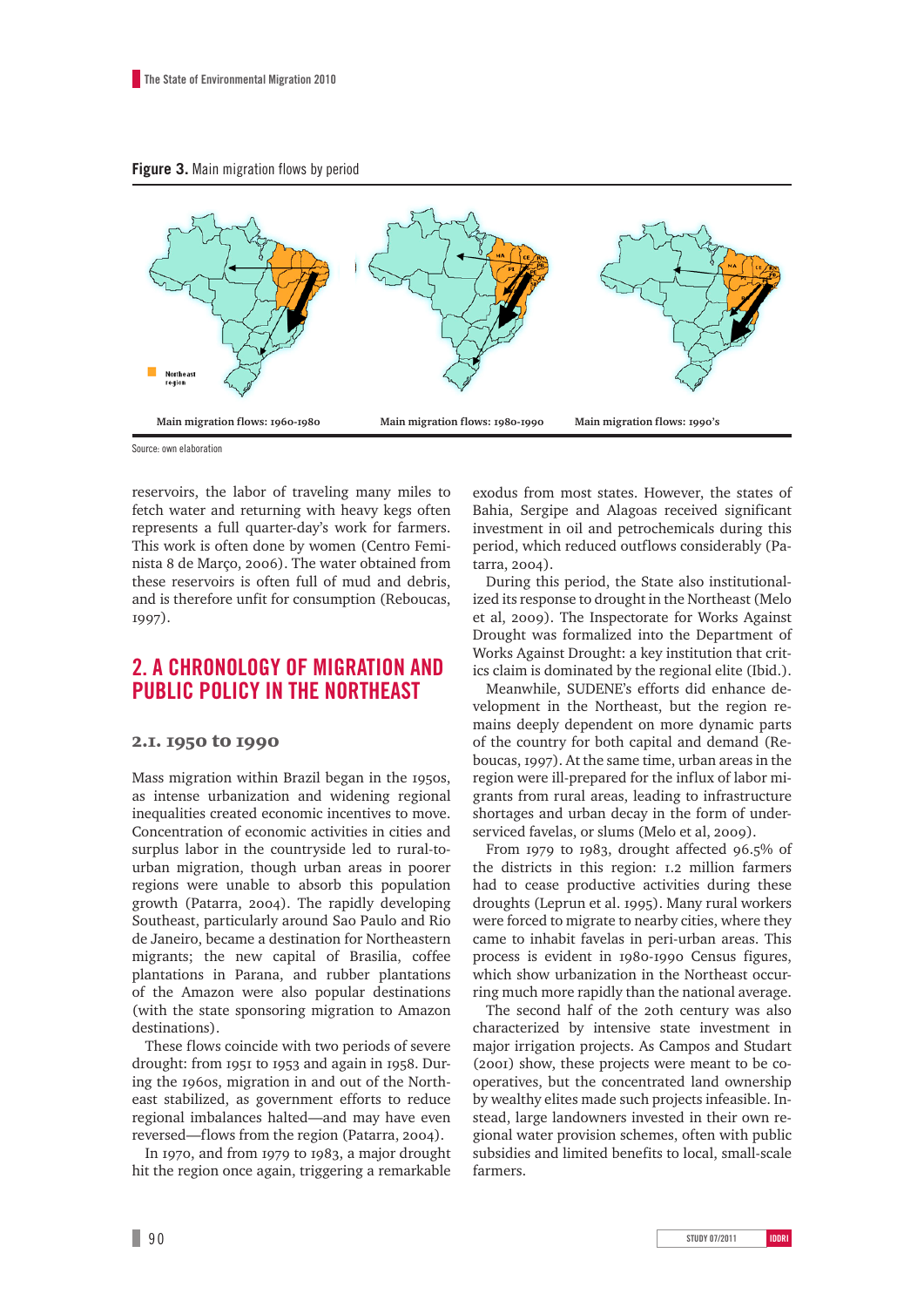| <b>Origin</b>    | <b>Destination</b> |              |                  |                  |              |                 |  |
|------------------|--------------------|--------------|------------------|------------------|--------------|-----------------|--|
|                  | <b>Total</b>       | <b>North</b> | <b>Northeast</b> | <b>Southeast</b> | <b>South</b> | <b>Mid-west</b> |  |
| <b>North</b>     | 277 319            |              | 79 483           | 73 275           | 29 182       | 95 379          |  |
| <b>Northeast</b> | 1 354 461          | 216 979      |                  | 917482           | 21 582       | 198 418         |  |
| <b>Southeast</b> | 786816             | 78 945       | 334 434          |                  | 170418       | 203 019         |  |
| <b>South</b>     | 470 640            | 41 421       | 16 630           | 282 118          |              | 130 471         |  |
| Mid-west         | 336 734            | 71 177       | 47 381           | 154 068          | 64 108       |                 |  |
| <b>Total</b>     | 3 225 970          | 408 522      | 477928           | 1426943          | 285 290      | 627 287         |  |

**Figure 4.** People of more than 5 years old, by destination and origin regions (1986-1991)

Source: IBGE, Census of 1991.

**Figure 5.** People of more than 5 years old, by destination and origin regions (1995-2000)

| <b>Origin</b>    | <b>Destination</b> |              |                  |                  |              |                 |
|------------------|--------------------|--------------|------------------|------------------|--------------|-----------------|
|                  | <b>Total</b>       | <b>North</b> | <b>Northeast</b> | <b>Southeast</b> | <b>South</b> | <b>Mid-west</b> |
| <b>North</b>     | 292 751            |              | 86 836           | 68 186           | 22 956       | 114 773         |
| <b>Northeast</b> | 1411420            | 182 709      |                  | 969 435          | 31 029       | 228 247         |
| <b>Southeast</b> | 946 283            | 75 467       | 462 628          |                  | 214 914      | 193 274         |
| <b>South</b>     | 349 813            | 26 989       | 27897            | 205 975          |              | 88 952          |
| Mid-west         | 363 185            | 70 721       | 70012            | 161 276          | 61 176       |                 |
| <b>Total</b>     | 3 363 452          | 355 886      | 647 373          | 1404872          | 330 075      | 625 246         |

Source: IBGE, Census of 2001.

### 2.2. 1990 to present

From 1991 to 1996, 55% of all rural migrants in Brazil came from the Northeast, though the region represented less than 40% of the total rural population at the time (Patarra, 2004).

In 1998, a severe drought struck; the State responded, through SUDENE, with an emergency program aimed at providing temporary employment to 1.2 million workers put out of work by the drought. The program was a milestone in that it marked the first time that emergency relief extended beyond food and water to emergency employment (Duarte, 2001).

Official state figures39 showed that the drought caused a 148% increase in local unemployment. The state data also show that 51% of families reported decreased income. Meanwhile, the emergency employment, which paid around 35 Euros per month, constituted 68% of families' incomes.

In 2001, under the government of Fernando Henrique Cardoso, SUDENE was dismantled. The main argument of the government was that the body was highly corrupt; government figures showed that nearly 900 million Euros had gone

39.As Duarte (2001) shows in his article, a research was made with the people that participated on the program. This researched was ordered by the state, and was limited to a sample of 650 people.

missing. In 2007, SUDENE was re-instated, with a new mission: "(to) promote inclusive and sustainable development of the Northeast and competitive integration of regional production in the national and international economy"40.

As Northeast-Southeast migration flows have taken place for decades, a social network has emerged to facilitate the journey for new potential migrants (Fusco and Duarte, 2010). Migration is also an important part of households' adaptation strategy to drought, as it reduces household food needs.

However, Figure 5 shows that these historic Northeast-to-Southeast patterns disappeared in the 2000s, and indeed were reversed. Baeninger (2008) asserts that economic changes, including a reconfiguration of national industry and economic stagnation in the Southeast, account for these changes. For example, survey data<sup>41</sup> show that Sao Paulo received 765,469 migrants from 2001 to 2006, compared with 1,223,809 migrants from 1995 to 2000. Migration to other parts of the country, including the Central-West (Brasilia) and within regions has also become more prevalent (Baeninger, 2008).

<sup>40.</sup>See Sudene program website: http://www.sudene.gov.br/

<sup>41.</sup> The PNAD, National Survey by Household Sampling, is a survey conducted by the Brazilian Institute of Geography and Statistics (IBGE).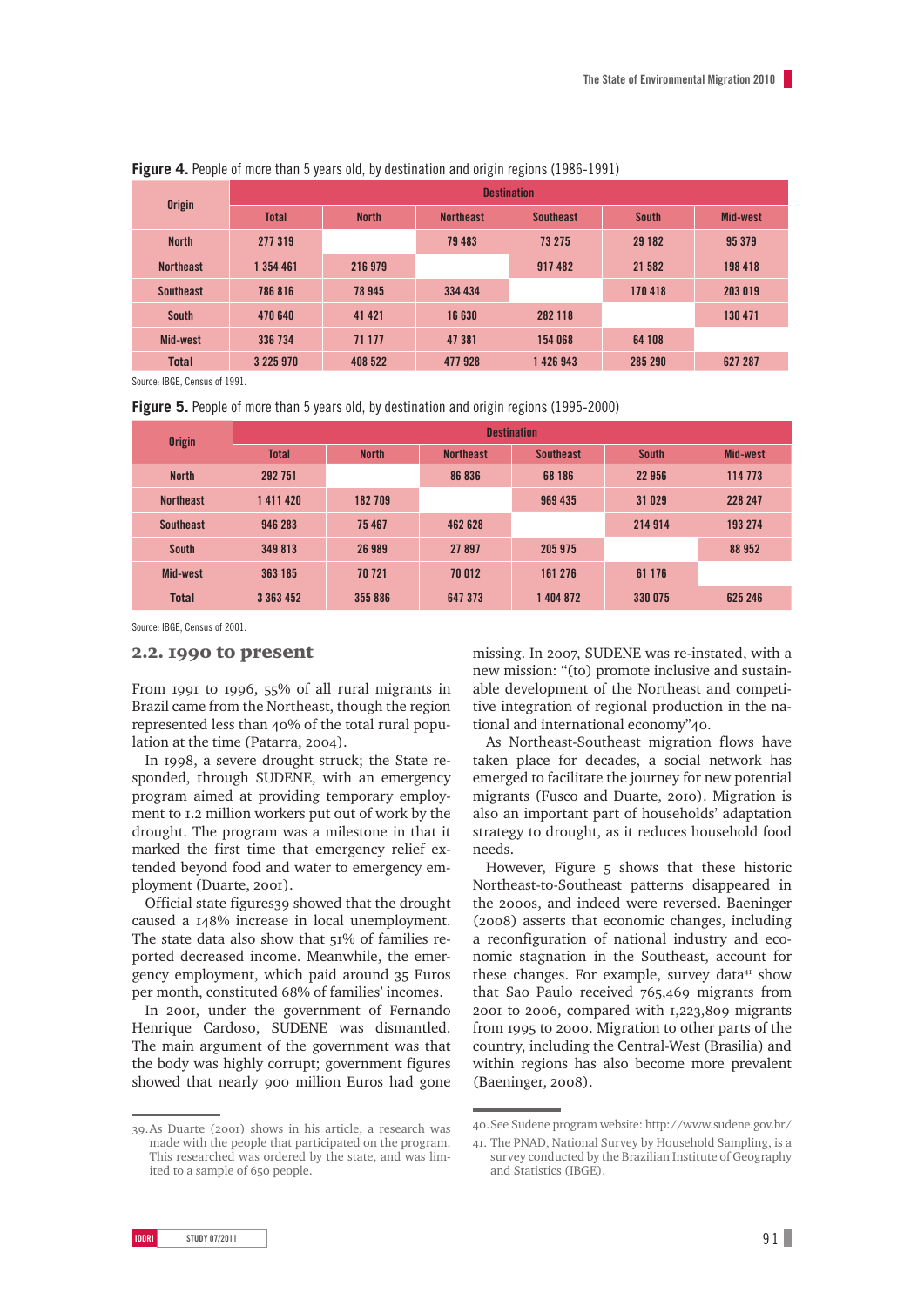

**Figure 6.** Net migration between the Northeast and the Southeast of Brazil

Source: IPEA (2010).

Public policies played a role in this new configuration. ASA Brazil<sup>42</sup> recently launched a program to build one million cisterns in the region; 255,000 of them (benefiting 4.4 million people) had been built by 2008 (CEDEPLAR/UFMG & FIOCRUZ, 20008). Meanwhile, in 2004, the Environment Ministry launched a Program for Fighting Desertification and Mitigating Drought Effects (PAN-Brazil). The program explores technology for small-scale, sustainable farming and energy use in the region, promoting resilience against the droughts. Lastly, the *Bolsa Familia* program (a nationwide conditional cash transfer program) and the food-security focused *Fome Zero* (Zero Hunger) program have also alleviated poverty and thus may have attenuated migratory flows out of the Northeast.

## **3. The future: Climate change and desertification**

### 3.1. Present and potential affected areas

A recent report has analyzed potential climate impacts in Northeast Brazil (CEDEPLAR/UFMG & FIOCRUZ, 2008). It projects that 24% of the population of the region's poor cities will migrate as a result of climate change between 2030 and 2050. In spite of recent economic gains, climate scientists think that the most-affected areas will be those with both high population density and unstable environments, such as Northeast Brazil (Ojima and Nascimento, 2008). Indeed, parts of the Northeast may experience desertification, as increasing temperatures, decreasing rainfall, and inappropriate agricultural activities take their toll.43. According to the Ministry of Environment, 181,000 square kilometers of land in the region are vulnerable to desertification, which could cost \$100 million annually (Sales, 2003).

The above image shows the areas of desertification in the Northeast in 1982 (first image) and in 2010 (second image). The darker areas are more desertified. Four are already called "centers of desertification": the cities of Gilbués (PI), Irauçuba (EC), Seridó (RN) and Cabrobó (PE) (Madeiros, 2010). In addition to climate change, natural climatic and soil conditions, as well as human practices (such as deforestation, forest fires, and overgrazing) are driving these processes. Irrigated areas may also be degraded by salinization from water reservoirs (Sales, 2003). All of these processes are likely to push poor populations off the land, decreasing quality of life for many

<sup>42.</sup>Network of NGOs, trade unions and civil society in the Region

<sup>43.</sup>Cf. Ecodebate, 2008 : "The increase in minimum temperatures on the planet, low levels of rainfall and inappropriate agricultural activities can lead to desertification in part of the Northeast, according to the Professor Augusto José Pereira Filho from the Astronomy, Geophysics and Atmospherical Sciences Center in the University of Sao Paulo"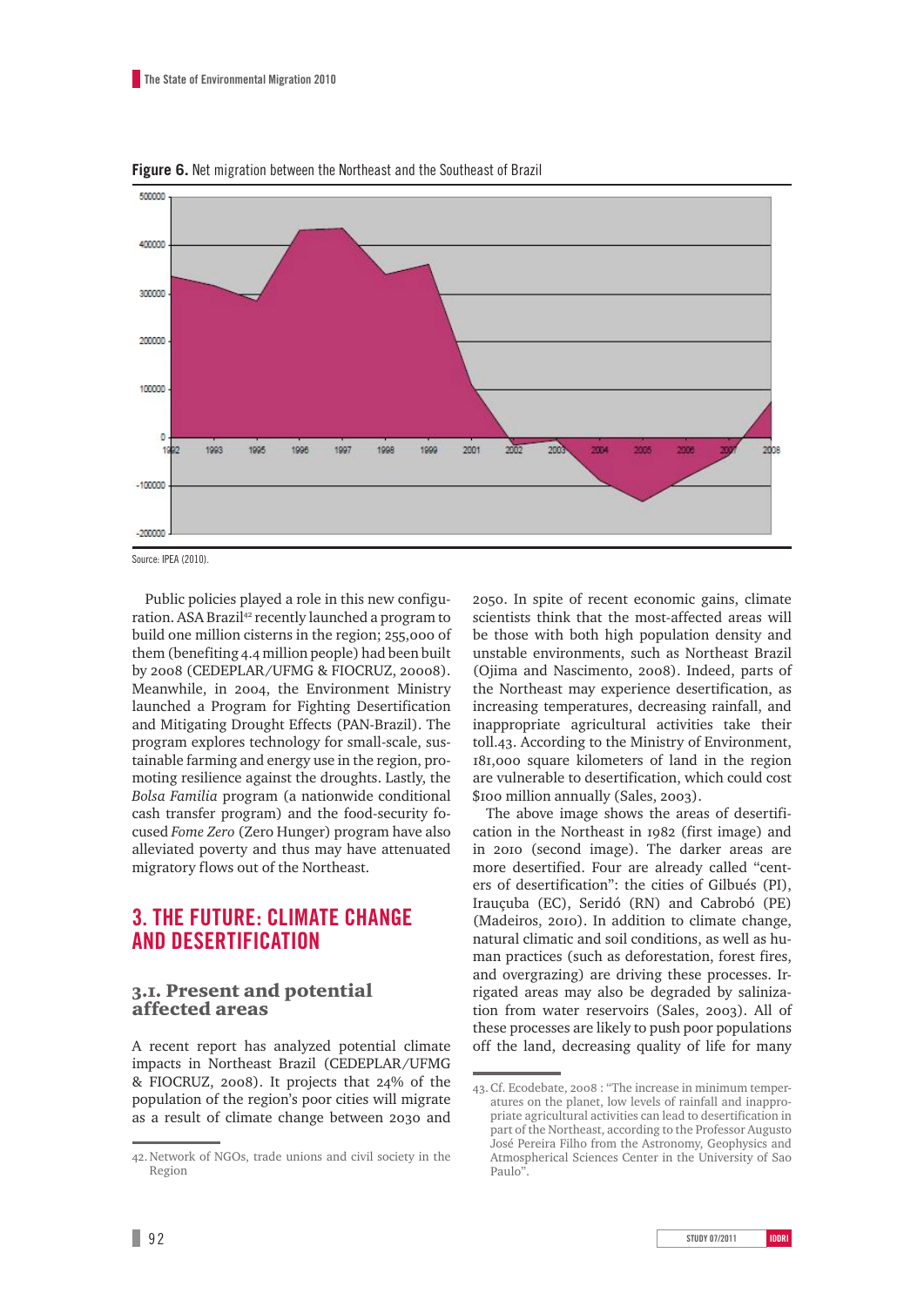

**Figure 7.** Desertification in the Northeast region (1982 and 2010)

Source: Universidad federal de Alagoas - Image processing laboratory (2010).

households. Urban areas may see increased migration flows, with poor migrants likely to settle in *favelas* of peri-urban areas.

### 3.2. Public policies for the future

The risk of desertification and climate change will further increase threats to vulnerable populations. To combat these threats, the government must pursue a new development policy that weakens existing patterns of patronage in the region. Moreover, alternatives to the status quo, such as new methods for water storage and the organization of rural cooperatives, should be pursued, to increase water access sustainably.

Survey data shows that 51% of families in the region do not adequately prepare for droughts, instead waiting for government assistance (Duarte, 2001). Such attitudes imply a sense of helplessness that results from the rigid political context of the region. This political context may allow for infrastructure development, but these projects serve to consolidate and enhance existing inequalities.

For example, the federal government has recently undertaken a two billion-euro project to "integrate the Sao Francisco River watershed." In theory, the project will irrigate large parts of the region. However, critics argue that benefits will accrue to a tiny percentage of the semi-arid land in the region (0.3%), while triggering massive negative environmental changes in the riparian ecosystem (Centro Feminista 8 de Março, 2006). Others argue that large landowners will continue

to benefit from the project, which they see as a continuation of the "Drought Industry" (Ab'saber, 2005).

Adapting to climate change, including the effects of drought and desertification, must take place in the context of a more democratic—and sustainable—process than has been the norm in the Northeast for the last half century. Small farms and cooperatives can be sustainable, but only if preceded by meaningful land reform. While such reforms have never been undertaken for reasons of political will, they are the best hope for an end to the cycles of chronic crisis and emergency relief that constitute the status quo.

Meanwhile, migration policy must take on two dimensions. First, receiving areas must have sufficient resources to welcome new arrivals. Second, action must be taken to address environmental push factors out of rural areas, so that migration becomes less desperate and more voluntary (Ojima & Nascimento, 2008). What's more, by strengthening local adaptive capacity in the rural Northeast, such policies can simultaneously reduce displacement and improve quality of life in the region.

Migration out of Northeastern rural areas will likely increase unless the State carries out major, structural reforms in the region. Northeasterners need access to water, for their subsistence and their livelihoods, as well as public health and education services. Though many actors can be part of the solution, only the State can guarantee rights of access to basic needs for all its citizens, most especially those living (precariously) with droughts. ❚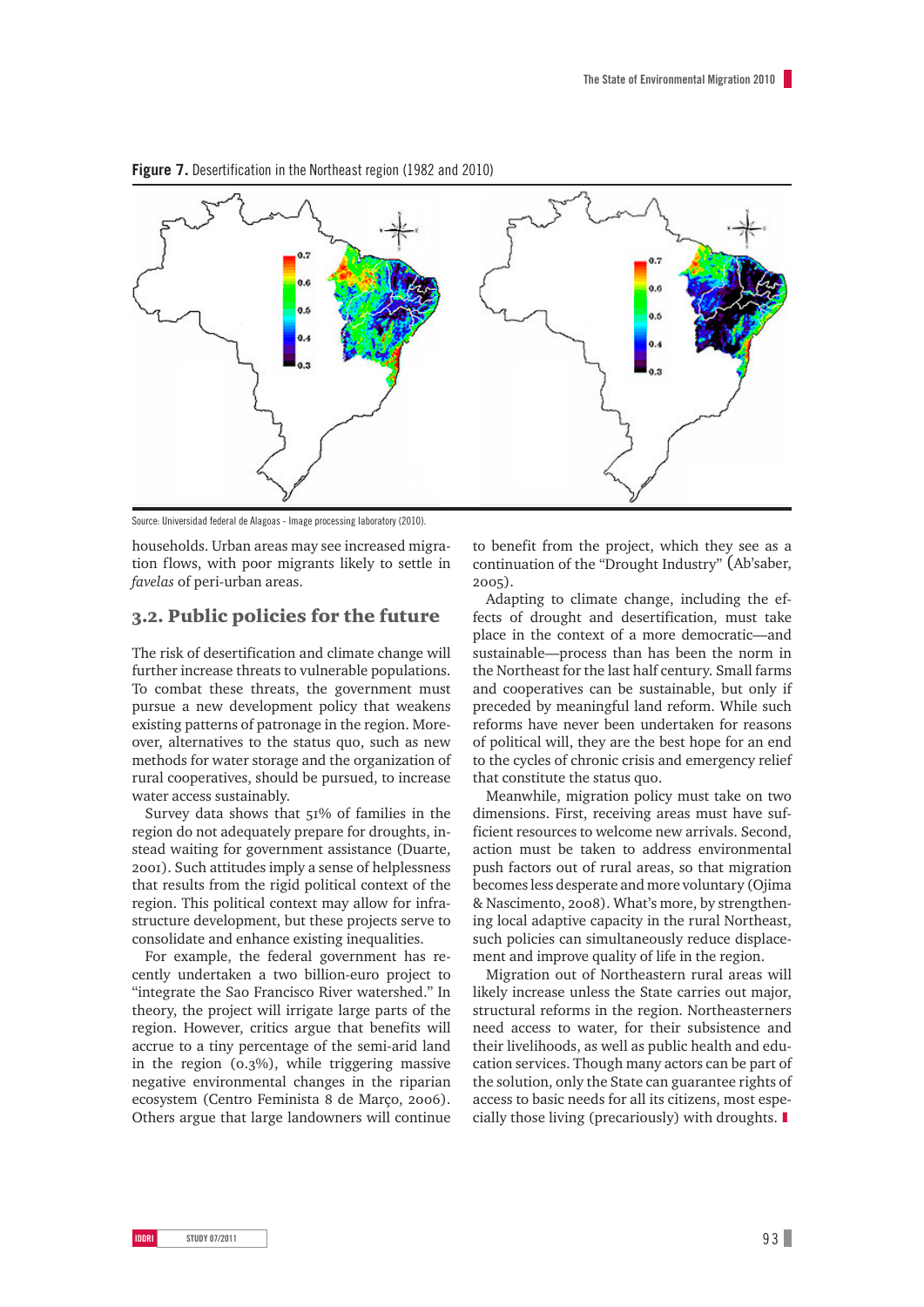# **8.2. Case 2: Environmental migration in the Brazilian Amazon: What is the role of policy?**

Carolina M. Castro

Migration in the Brazilian Amazon takes two main forms: 1) displacement based on the social, political, and economic consequences of deforestation, that results in land degradation and social conflicts and prevent people from keeping their livelihoods; and 2) displacement caused by major development projects (hydropower and mining) aimed at extracting the regions considerable natural resources.

While migration dynamics have been discussed in other works, few have examined the issue through the lens of environmental change. This angle is instructive, since humans not only contribute to environmental change, but also are affected by these changes, which can induce a disruption of livelihoods and social networks, as well as social unrest.

## **1. A history of state intervention and policy-induced migration: impacts on the environment**

The Brazilian Amazon is globally important due to its role in biodiversity, climate, and geo-chemical cycles. The region's biomass, hydropower, and natural gas resources have led to it being labeled "the world's last reserve of energy." Yet to date, the region has not been fully developed, economically.

In this context, the Amazonian development model of rapid forest clearing has been viewed through the paradigm of the "frontier economy", based on the continuous incorporation of land and natural resources. This paradigm associates the idea of "clearing the forest" with "progress" (Becker, 2005).

The region has experienced the rise and decline of economic cycles: economic expansion (and concomitant labor in-migration) has been closely tied to international market prices for raw materials; and has often been followed by long periods of stagnation and out-migration (Becker, 2001). The appropriation of forestry resources has led to unsustainable extensive practices and ebbs, as well as significant flows of migration.

### 1.1. Early economic immigration

One of the first important waves of in-migration occurred in the late nineteenth and early twentieth century. At the time, the region experienced the rubber boom, when thousands of Northern migrants (the seringueiros) first came to the Amazon to work on the extraction of latex. However, structured settlement patterns only emerged with the establishment of the modern Brazilian state, following World War II. In the 1950s, President Kubitschek constructed a number of major roads (such as the Belem-Brasília and Brasília-Acre highways). The Amazon region's population rapidly expanded through migration, increasing from one to five million during the decade (Becker, 2001).

In the 1960s, the military government established a new ideological paradigm. The Amazon region represented a "demographic vacuum" that should be occupied in order to secure sovereignty over the territory. With minimal consideration for local context, the federal government launched ambitious projects of colonization and development. These policies were mainly aimed at the expansion of the productive frontier, through road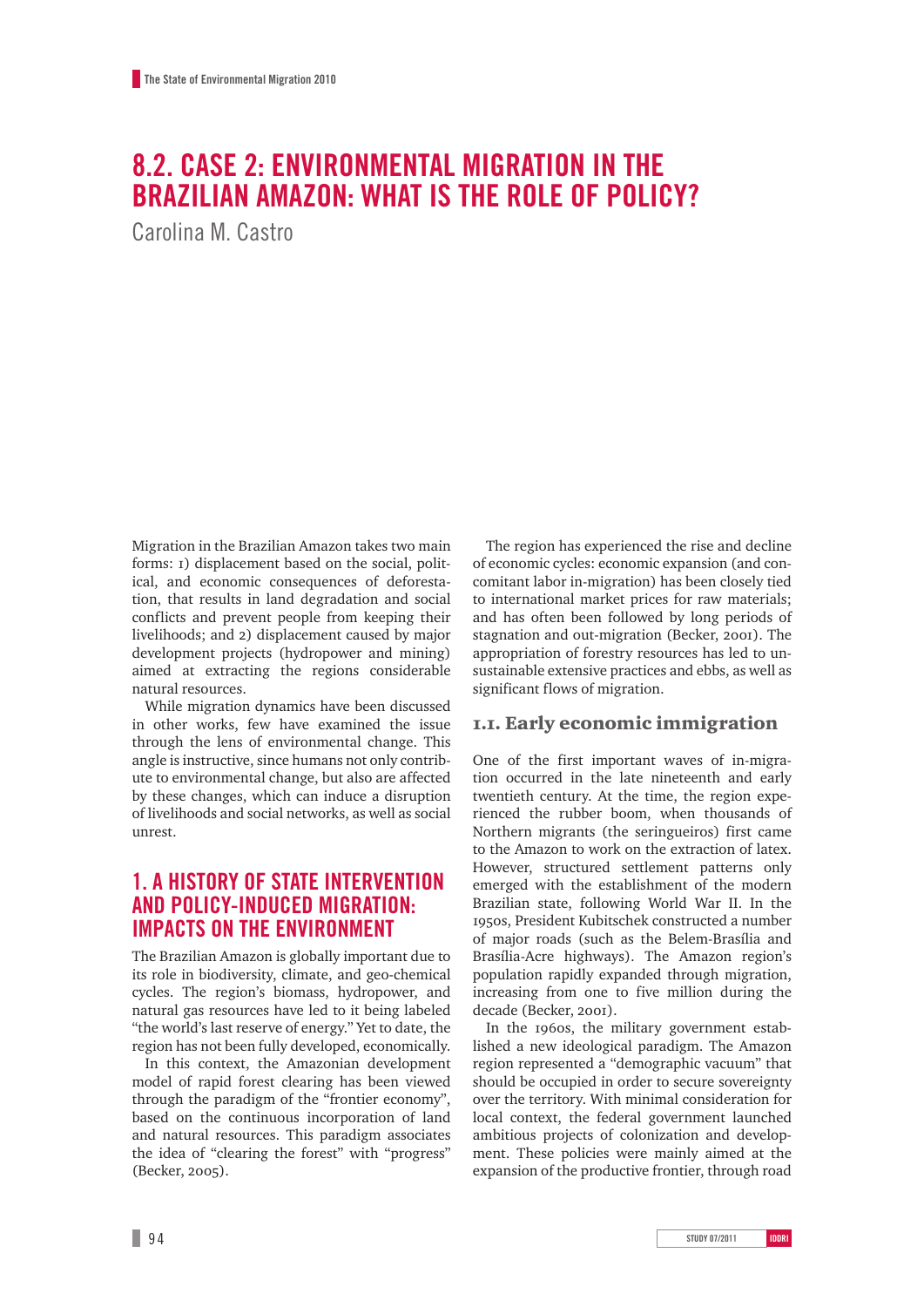construction, support to agriculture, ranching and logging, and public investment in large mining and hydroelectric projects. This model accelerated deforestation, migration, land conflicts and violence in the region (Hochstetler & Keck, 2007; Becker, 2001).44

Between 1970 and 1974, the National Institute of Colonization and Agrarian Reform (INCRA) sent more than 400,000 settlers to occupy lots along roads in the region (Ibase, 1985 apud Lui & Molina, 2009). In particular, many migrants were sent to take up residence near the 4,000 kilometer Transamazonica Road, inaugurated in 1972 in Para state (IPAM/FVPP, 2009).

Government policy also shaped migration and development patterns indirectly. For example, land titles were given in proportion to the amount of land cleared. Because livestock-raising had low start-up costs (and was government-subsidized), settlers started building ranches as a cheap way of acquiring land. However, these policies backfired: overgrazing and decreasing economic returns created a massive ecological disaster. From 1970 to 1980, more than half of primary forest that was converted to pasture became so degraded that it had to be abandoned; much of the remainder was highly unprofitable (Buschbacher et al 1988 apud Hurtienne, 2004).

The ecological failure of the 1970s did not lead to a roll-back of frontier settlement. Conversely, settlers migrated deeper into unoccupied forest: by 1975, 40% of families had abandoned their government-issued plots (Oliveira, 1991 apud Henchen, 2002). The legacy of government colonization in the region has thus been an "arc of deforestation", which is still expanding to this day.

In addition to cattle farming, mining was a main economic activity in the Amazon, and attracted large numbers of migrants (Santos, 2002). Mining was lucrative but highly unsustainable and weakly integrated with the rest of the regional economy, so that its social benefits were scarce (Carvalho, et al., 2005).

Mining generally requires very large capital investments<sup>45</sup> and nearly all capital control takes place outside the region (Monteiro, 2005). Except for substances used in the construction industry, almost all mining products are exported, creating very little added value for the local economy (DNPM, 2008). Moreover, steel and other metals require energy-intensive processing (Mon-

teiro, 2005), consuming about half of the region's hydroelectric power capacity.46

### 1.2. Development-induced displacement

Large hydroelectric projects in Amazon have also faced recurring criticisms on the basis of social and environmental concerns. In the 1980s, such projects (including Tucuruiin Para and Balbina in Amazonas) displaced communities, flooded huge tracts of land and destroyed local fauna and flora. The construction of Balbina hydroelectric usine has meant the flooding of Waimiri-Atroari reserve, fish mortality, food shortages and hunger. 30,000 hectares of indigenous land were flooded and one third of that population was displaced. The river Uatumã was then considered biologically dead according to the National Institute of Amazonian Research (INPA). And because of the construction of Tucuruí, almost 10,000 families had to leave their land. Many migrated to other regions in the same state. Besides, the environmental change caused an intense proliferation of mosquitoes, bringing a qualitative change in people's lives (Silva, 2009).

There are no systematic data on the number of people affected by hydropower projects in Brazil, but according to the Brazilian Movement of People Affected by Dams (MAB), nearly one million Brazilians have suffered the ill effects of dams (the government and the dam industry contend that the figure is much lower, around 300,000; Carneiro Filho, et al., 2009). Population flows that have ensued from dam's construction and mining activities follow two movements in the Amazon: the territorialization of groups in search of labor, and the de-territorialization of population displaced from the areas of the plant. In this context, plans to build the Belo Monte dam in the Xingu River Basin (projected to provide up to 11,000 MW) have been facing controversies for the last 20 years. Social movements and indigenous leaders believe that the socio-environmental impacts are not adequately sized and after Belo Monte, five other dams will be built, changing completely the local life (Fearnside, 2005).

Roads influence migration and development patterns, as well. By lowering transportation costs, they reduce barriers to in-migration. At the same time, they increase incentives for individual farmers to participate in extractive activities. Once the land is exhausted, the farmers simply sell it (if he or she has property rights) and relocate deeper into the frontier, expanding the "arc of deforestation"

<sup>44.</sup>Ironically, Amazonian settlement was also perceived as a response to social tensions arising from the expulsion of small farmers in the Southern region, due to the modernization of agriculture.

<sup>45.</sup> Over U.S. \$ 1 billion in many cases (Monteiro, 2005)

<sup>46.</sup>Notably, approximately 20% of the electricity produced in the country is consumed for exports goods production, especially aluminum.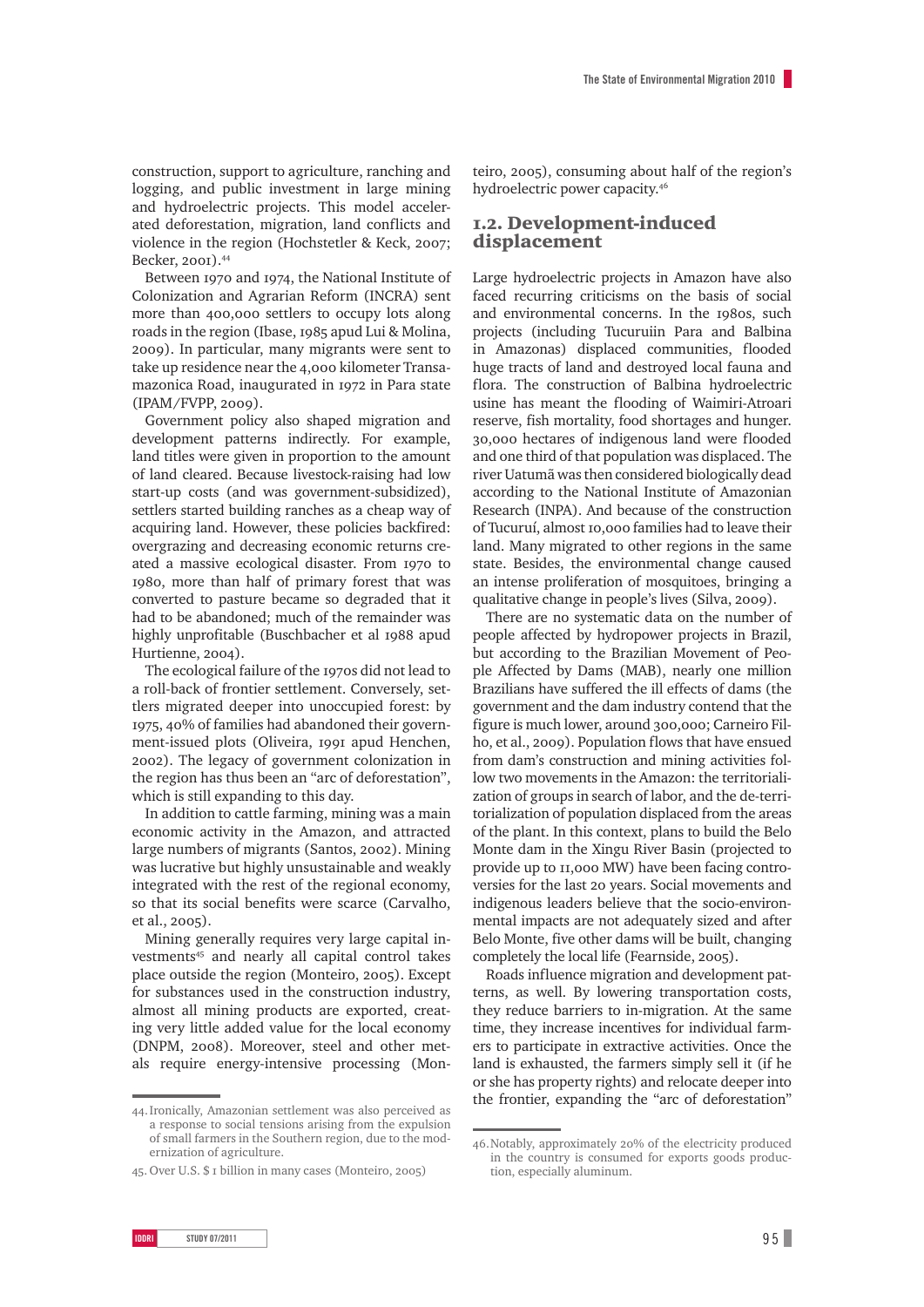and replicating the pattern of boom-and-bust (Celentano, et al., 2007).

### 1.3. The boom-and-bust pattern of recent population mobility

Boom-and-bust economics often generates population movements. In the early years of economic development and clearing of the territory, a rapid but short-lived increase in income and employment occurred, attracting migrant labor. This period was followed by social, economic, and environmental collapse, leading to out-migration (Celentano, et al., 2007). In the Amazon, logging set off economic booms and immigration, followed by cattle ranching. This ultimately led to ecological collapse, inducing an economic bust and mass emigration (a pattern that Rodrigues et al [2008] demonstrated through an assessment of 286 frontier municipalities.) Our own statistical analysis shows that people do indeed migrate to an area where deforestation is underway, only to vacate the area again once resources are depleted.47

We can assert that people migrate to municipalities in which economic activity associated with deforestation is high, but tend to emigrate after the depletion of natural resources and the disruption of local economy. After deforestation, migration rates decrease, meaning that people stop immigrating.

47. Analysis based on 2000 Census data.

In summary, development projects and deforestation affect human migration patterns in Brazilian Amazon. Those projects attract labor migrants, while also displacing many indigenous people due to their environmental impacts. Additionally, the deforestation process caused by logging, cattle, agriculture, etc., make Amazonian lands unproductive, disrupting local economies and livelihoods. This is followed by subsequent migration flows heading either to regional cities or to new frontiers of deforestation.

Indeed, as the International Organization for Migration notes, environmentally-induced migration increases pressures in urban areas, exerting additional pressures on already fragile urban infrastructures and services, what has happened in the Amazon context (IOM, 2008). 70% of population growth in the region occurs in cities, in the form of migrants returning from the frontier (Moura & Moreira 2001).48 Most immigrants going to the inner frontiers are coming from nearby consolidated frontiers, showing how the frontier perpetuates itself.

## **The boom-and-bust pattern**

This pattern is grounded in the deforestation process. That is, in the early years of economic development and clearing of the territory, there was a rapid and transient increase in income and employment (boom), followed by a social, economic and environmental collapse (bust) (Celentano, et al., 2007).

In the short term, there is a growth of economic indicators, and HDI is favored by income growth and immigrant's arrival. But when there are no more trees standing, loggers give way to cattle ranching and look for another area nearby. The income falls with the livestock industry and the deforested areas show lower socio-economic indicators than those of regions where deforestation is taking place (Celentano, et al., 2007). Based on this model, we intend to show the

relationship between environmental degradation and migration patterns in the region. Migration rates from the 2000 IBGE Census of all Amazonian municipalities are grouped into seven classes (A to G) describing their position relative to deforestation frontier in 2000. Both deforestation activity (rate) and deforestation extent are considered.

The classes ranged from pre-frontier municipalities, with essentially intact forest (A), to progressively deforested regions with high (B to D) and low (D to F) deforestation activity, and to heavily deforested post-frontier municipalities with almost all their natural resources depleted (G). The results show a slight but significant difference between migration rates of each group of municipalities.

<sup>48.</sup>However, these author judiciously stress the caution we should have in adopting the concept of "urbanization" to perform analysis on macro areas of the Amazon region. They prefer the term "new rurality" for most of frontier agglomerates, since most of them do not even count on basic urban services.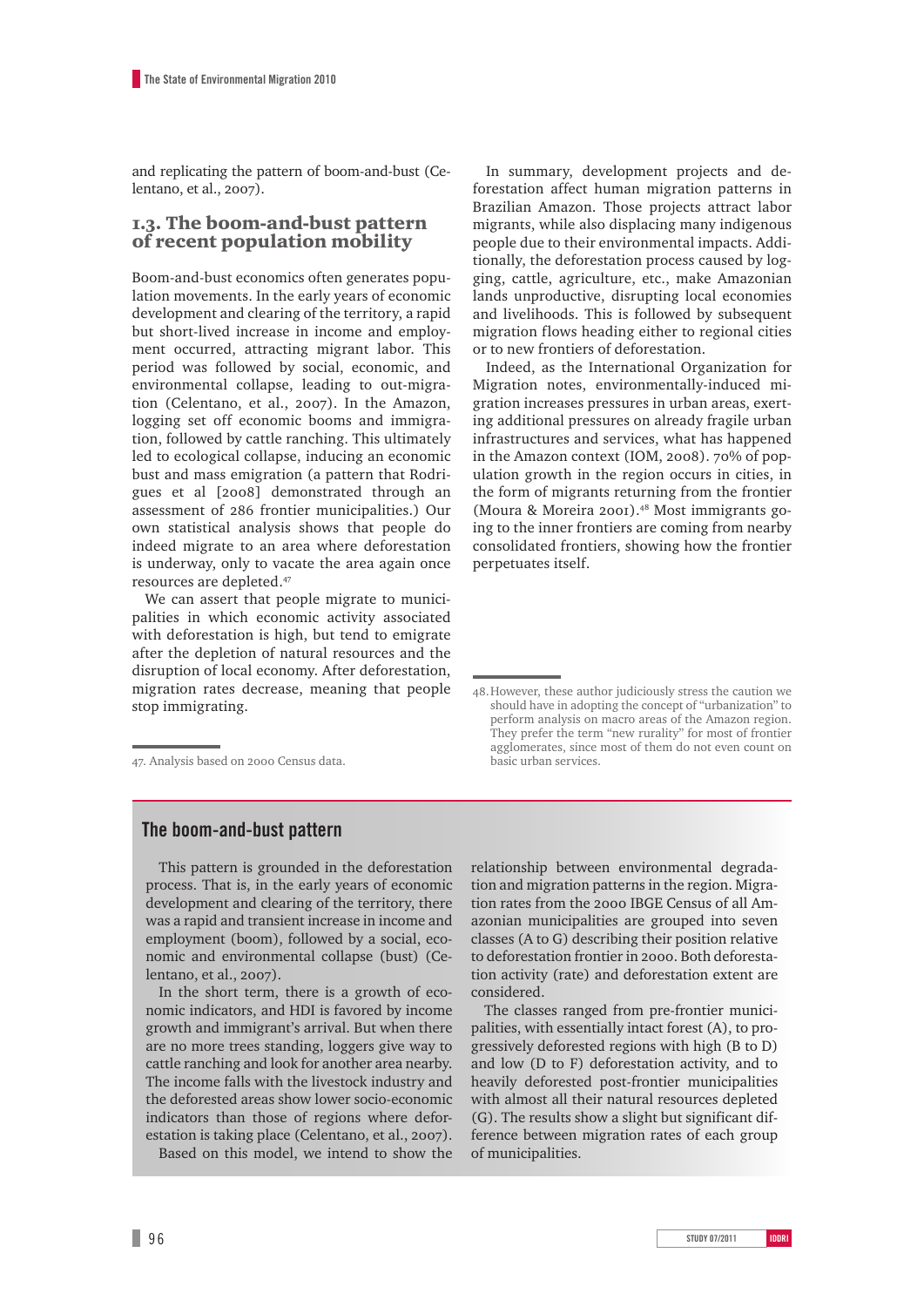

**Figure 9.** Major deforestation fronts, derived from the integrated analysis of the Amazon urban network, population movements and socioeconomic index, laid over 2000-2001 deforestation hotspots

#### Source: Alencar et al, 2004

## **2. Adverse consequences of environmental migration**

The Amazonian case draws on a context of human mobility widely associated with the use of natural resources and subsequent environmental changes. Nevertheless, it is worth noting that if on the one hand the pressure on the environment results from socio-economic patterns, on the other hand, these changes also induce disruption of local economies and change in social and cultural life, making the issue a multidimensional process.

For example, the impacts of environmental change on traditional floodplain agriculture, inland fisheries, and forest productivity have provoked serious disruption, affecting populations such as indigenous and riparian populations who have practiced varzea (floodplains) agriculture for many years. Fishing is another important economic activity that has been disrupted by environmental change. Rivers have become polluted from mining activities and social tensions have been registered between traditional fishermen and commercial fishermen in places such as Southern Para (Lopez, 2001).

All these aspects led to constraints on income and labor of the riparian populations. Environmental change, in large scale, is responsible for prior social, political, and economic variables that

contribute to so-called "side effects", or secondary impacts, that can precipitate disputes.

Recent narratives about climate change have maintained that environmental change itself leads to social conflict. However, Lopéz (2001) posits that migration flows and economic disruptions rather than environmental change itself—drives social conflict. Drawing from the case of the Amazon, the general web linking environmental change to social conflicts follow three different phases: (I) environmental change; (II) side effects, such as economic disruption and population displacement; and (III) conflict-issues, such as land and mineral conflicts.

Society in the Amazon region is composed of a fragile constellation of social actors, including landless people, posseiros (settlers without legal title), grilleiros (land grabbers), large landowners, and indigenous people. Environmental change, and associated population movements, alters the social order in ways that places two or more of these groups in conflict with one another, increasing the risk of violence.

Clearly, social tensions run higher in the case of the Amazon deforestation zone. Indeed, 43% of rural murders in the Amazon region between 2003 and 2006 occurred in the zone of deforestation, and the area had a much larger homicide rate than the regional and nationwide rates. Land conflict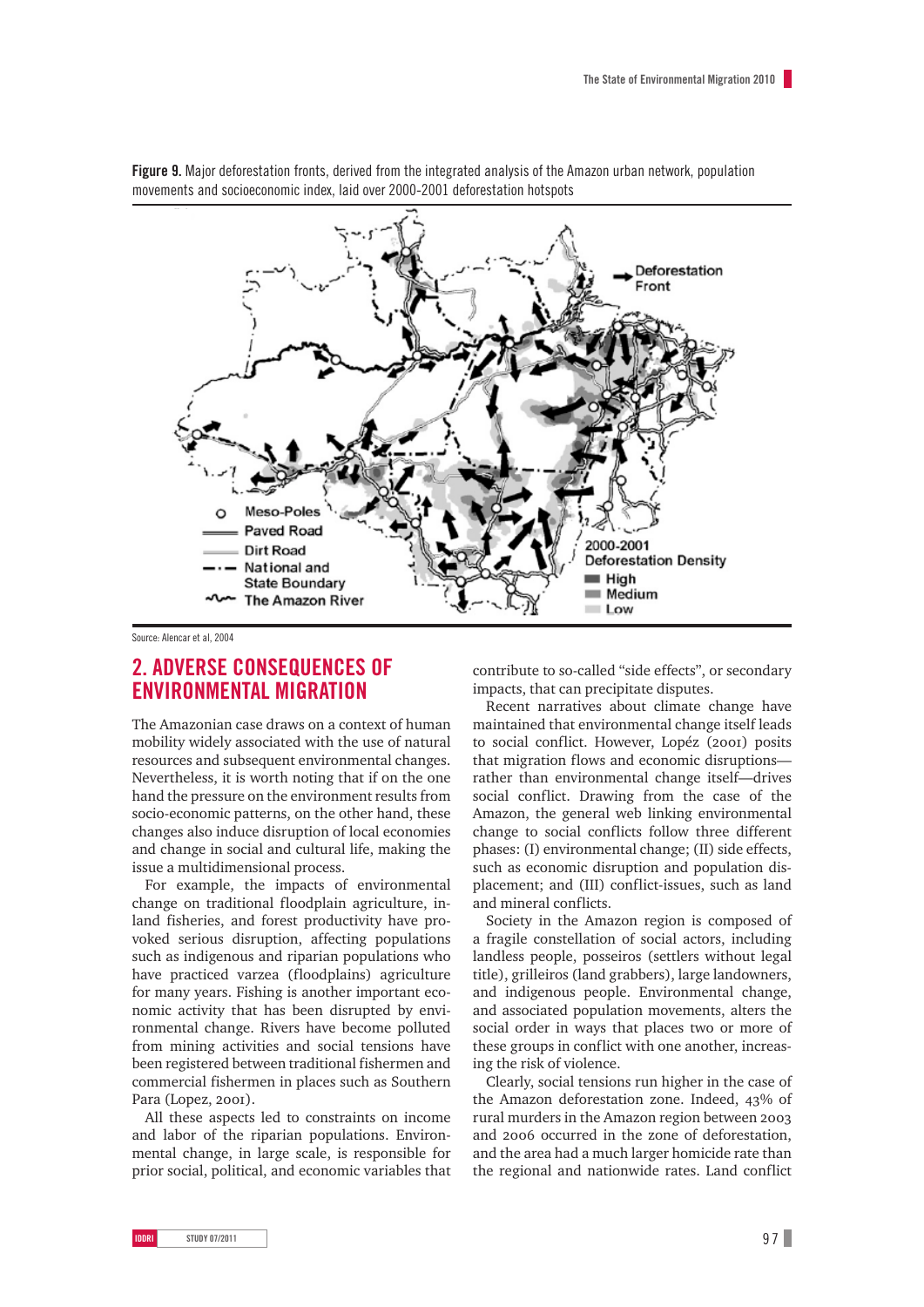

**Figure 10.** Rural violence in the Amazon Region, 2003-2006

Source: Verissimo apud CPT 2004, 2005, 2006 e 2007.

and slave labor rates were also higher in the deforested area, leading to high rates of violent crimes (Celentano, et al., 2007). Such social unrest often reflects the land tenure issues that were brought upon by deforestation.

In a nutshell, environmental change in the Amazon region has provoked large population displacements and livelihoods disruption, with a clear influence in the dynamics of manifest disputes.

# **3. Climate change, ecosystem degradation and vulnerability: the role of policymaking**

The Amazonian case should also be discussed in the light of adaptation strategies to climate change. Recent studies indicate that the region faces alarming risks. For example, climate models show that the region will experience considerable warming and drying in the coming decades. General Circulation Models project a regional increase of 2-3°C by the year 2050 and a decrease in precipitation in the Amazon during dry months, leading to widespread drying (WWF, 2010). Land use and climatic changes may turn the Amazon

from net sink of atmospheric  $CO<sub>2</sub>$  into a source of emissions. Such changes would not only be globally devastating, but would have serious local impacts, including soil erosion, ecological degradation, loss of biodiversity, decreased agriculture yields, and increases in infectious diseases. At the biome level, it is projected that evergreen forests could be succeeded by mixed forests, savannah and grassland in Eastern and in parts of Western Amazonia (Cramer et al., 2001; Cramer et al. 2004 quoted WWF 2010). According to the INPE (Brazil's National Space Research Institute), between 30% and 60% of the Amazon rainforest could become a dry savannah.

The forest can also be threatened by secondary effects of climate change, such as a potential increase in the frequency and intensity of fires (Nepstad et al., 2001; Laurance and Williamson, 2001; Laurance et al., 2001; Cochrane and Laurance, 2002 all in WWF 2010). A decrease in rainfall during critical dry months may also lead to increased evapotranspiration and pest infestation, which will undoubtedly negatively impact agricultural yields (IPCC 2001). The result would be that more land would need to be cultivated to meet population food needs.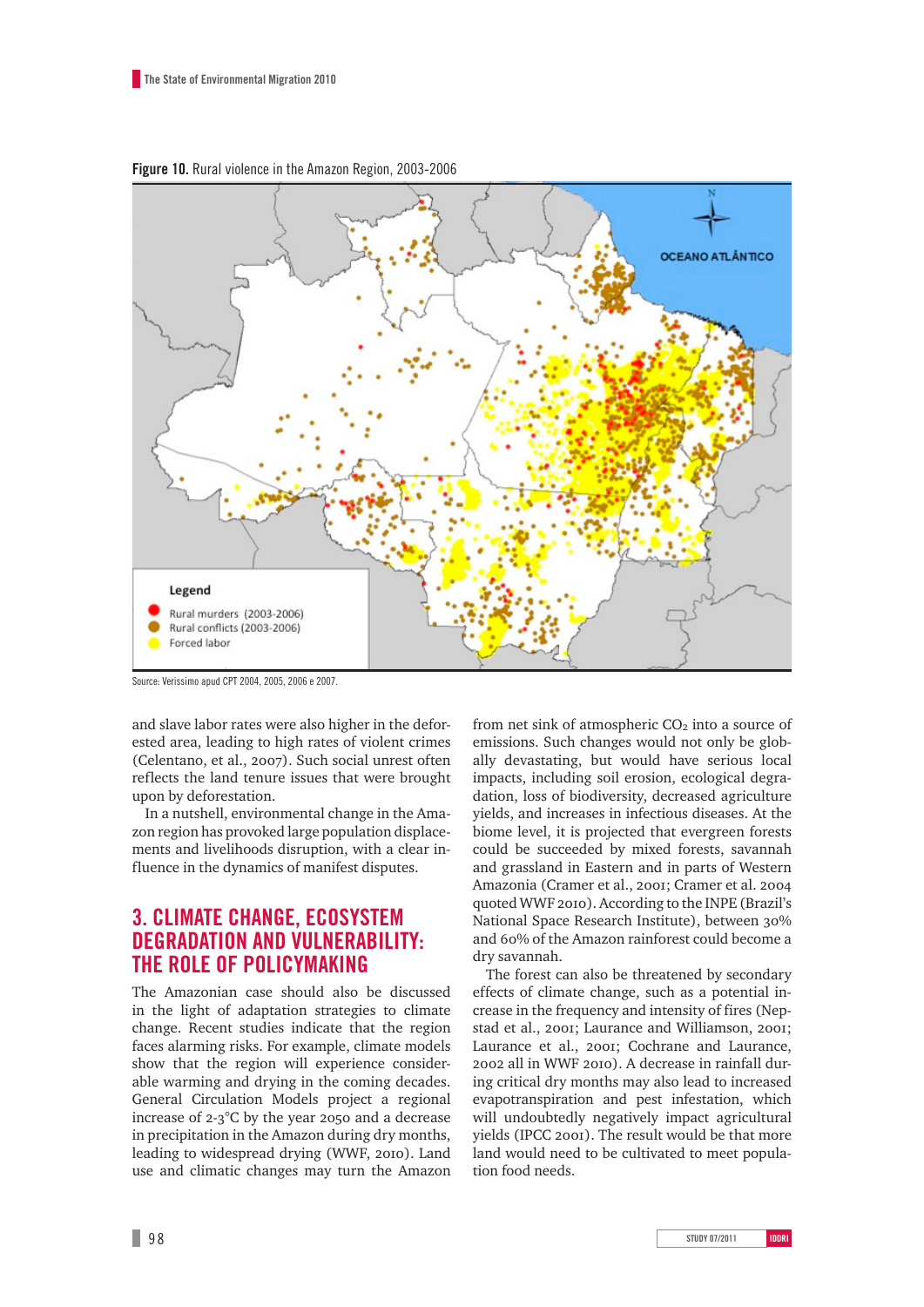A key concept in mitigating forced migration caused by environmental change should be the reduction of vulnerability and adaptation policies. The Amazon region must undergo a total shift in its socioeconomic model, which even under current conditions leads to displacement, land concentration, environmental degradation, and social conflict. State policy should aim to improve people's ability to cope with environmental change rather than simply encourage deeper expansion into the frontier. However, current State capacity in the Brazilian Amazon is weak. Many regions on the frontier lack even the most basic public services. In many regions, especially those inner to the forest (far from infrastructure access), people must travel days by small boat to access hospitals or other public facilities. For most, the Army is the only form of contact residents have with public officials of any sort. In such a context, institutional capacity for planning or law enforcement is very low. The State must act to establish its writ and to develop comprehensive systems of public administration, including banking, education, health, housing, sanitation, and land ownership. At the same time, it should not ignore existing local and regional civil society organizations, which have played key roles in the region's recent history.

Programs that comprise economic and social changes should be implemented if the Brazilian State wants to reduce the already existing social instability in the Amazon region and its high vulnerability in a context of climate change. This requires for instance more interaction between Environment and other ministries such as Energy and Agriculture, eschewing conflict of agendas such as those that were exemplified in Belo Monte dam project. Institutional capacity is a structural problem and depends in a large sense on the presence of public sector in remote areas.

In the most stressed communities, it is a challenge to reconcile forest conservation with immediate employment needs and income generation. Forest management systems need to be strengthened, combined with mechanisms for the payment of environmental services. In forested areas, it is necessary to halt the advancing frontier of deforestation with the creation of protected areas. The Amazon Protected Areas Programme (ARPA) is one of the largest forest conservation programs in the world and represents an important step in this direction.

In the long term, the economic model of the region must shift from the supremacy of primary

activities with low value-added to an economic model in which forest products and services are valued and the income generated contribute to improving community's quality of life. To do so, it is necessary to expand investment in science and technology in the region. Though NGOs and private actors have been working in these areas, the idea of a "forest economy" is still largely missing from the Brazilian Amazon.

Large-scale infrastructure projects should also be revisited in terms of their social and environmental impacts. Small hydroelectric stations are more appropriate to a region with such fragile and rich ecosystems and with turbulent social dynamics. Mining projects, which consume more than half of power produced in the region, should also be re-evaluated, with greater consideration for environmental impacts and local economic benefits.

## **4. Moving forward**

The linkages between environmental change, migration, human security and social conflict in the Brazilian Amazon are multiple and complex. Environmental change results in resource scarcities that alter social dynamics and contribute to social tension, instability, and violence.

Even though social groups strongly depend on the natural environment, manifest violence could arise not only because of scarcity of resources, but because of incompatibility of different social structures materialized in different patterns of resource use. Ecological scarcities contribute to other political, social, and economic conditions that more directly precipitate violence. These shift in conditions occur due to continuous flows of environmental migration, which are mostly intra-regional.

Frontier expansion, having been initiated by the State, now reproduces itself, through boom-andbust cycles that attract migrants and then drive them deeper into the forest, in search of resources. Ironically, the State, having initiated this pattern, now finds itself unable to control the process. Therefore, the route to a solution begins with the State asserting itself in the Brazilian Amazon. But recent suggestions and initiatives based on the role of civil society and private sector are also promising in shifting Amazonian economic and social model. It is necessary in order to reduce current insecurities, and long-term vulnerabilities caused by climate change. ❚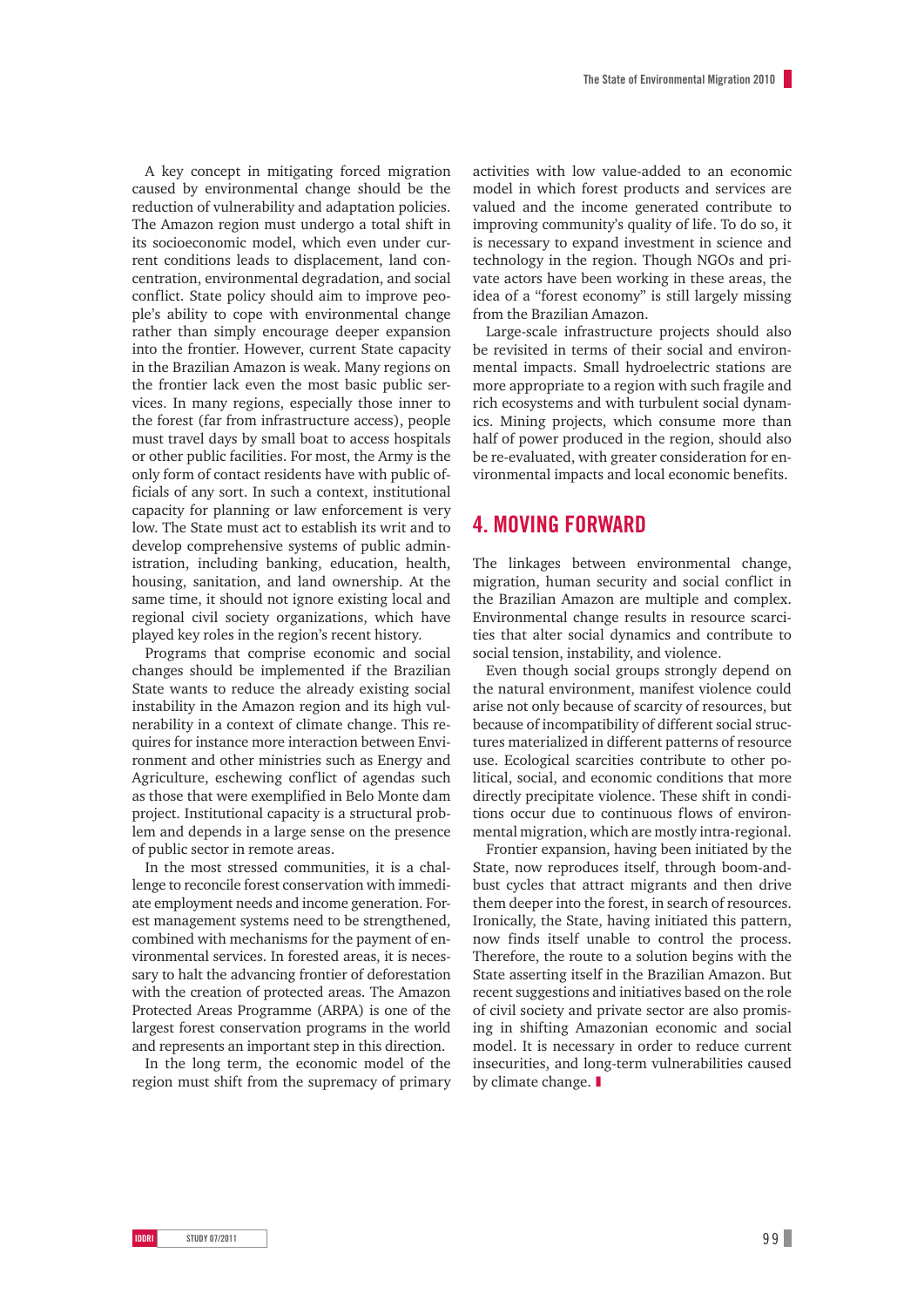# **8.3. Case 3: Environmental and Human Disaster in the Hilly Regions of the State of Rio de Janeiro (January 2011)**

Eva Gutjahr

This case focuses on an environmental and human disaster that took place in the Hilly Region (Região Serrana) of the State of Rio de Janeiro in Brazil in January 2011. With this event as a backdrop, it also explores larger issues of environmental disaster, social vulnerability and internal migration in Brazil, including the current debate over settlement and risk in environmentally-protected areas. Finally, this case covers issues of disaster prevention in the shortand long-term, as well as linkages between exposure to environmental risk and internal migration patterns in Brazil.

This case is particularly of interest because it is a rapid-onset disaster and displacement event with linkages to slow-onset migration from other parts of the country. This context links the case with the previous two cases, on the Northeast Semi-Arid Region and the Amazon Frontier. Furthermore, though this case studies the floods and landslides of 2011, these sorts of phenomena are common in the Brazilian Southeast, and are likely to be repeated in coming years.

# **1. Context and vulnerabilities**

### 1.1. The January 2011 floods and landslides

On January 11-12, 2011, the area known as Hilly Region (Região Serrana) of the State of Rio de Janeiro in Brazil, comprising the municipalities of São José do Vale do Rio Preto, Nova Friburgo, Teresópolis, Petrópolis, Bom Jardim, Sumidouro and Areal, was the scene of a major catastrophe: storms leading to landslides and floods caused the death of 910 people (Shäffer et al. 2011).

The disaster began with heavy rains in the final days of December 2010, which saturated the soil. Then, on January 10-11, it rained for 32 consecutive hours, as cold fronts from the south collided with warm, humid air from the Amazon. Meteorologists note that the rainfall overnight on January 11-12 matched expected totals for the entire month of January in the region (Vieira, 2011).

The'Hilly Region of the State of Rio de Janeiro comprises four 'micro-regions': the 'hilly micro-region' or microrregião serrana (composed of the municipalities of Petrópolis, São José do Vale do Rio Preto and Teresópolis), and the micro-regions 'Nova Friburgo', 'Santa Maria Madalena' and Cantagalo.

The population of the Hilly Region<sup>49</sup> amounted to 713,652 inhabitants (approximately 5% of the total population of the State of Rio de Janeiro), according to the Brazilian Institute of Geography and Statistics (IBGE) 2010 Census. The region is characterized by steep hills and valleys, and very little topsoil, so heavy rain frequently causes mudslides. Moreover, as river valleys and floodplains become developed and covered with infrastructure or asphalt, they reduce water absorption and increase runoff, increasing the likelihood of rapid flooding.

Region-wide, it was estimated that 12,768 people were made homeless by the disaster. Another 23,315 were temporarily dislodged (forced to abandon their homes because of the risk). One month after the disaster, there were still 662 people registered as 'missing' (Shäffer et al. 2011).

<sup>49.</sup>According to the Brazilian Institute of Geography and Statistics, "IBGE" 2010 census, the total population (urban and rural alike) of each of the Municipalities where the disaster took place are: Petropolis: 295,917 inhabitants; Teresopolis: 163,746 inhab.; São José do Vale do Rio Preto: 20,251 inhab.; Areal: 11,423 inhab.; Sumidouro: 14,900 inhab.; Nova Friburgo: 182,082 inhab.; Bom Jardim: 25,333 inhab.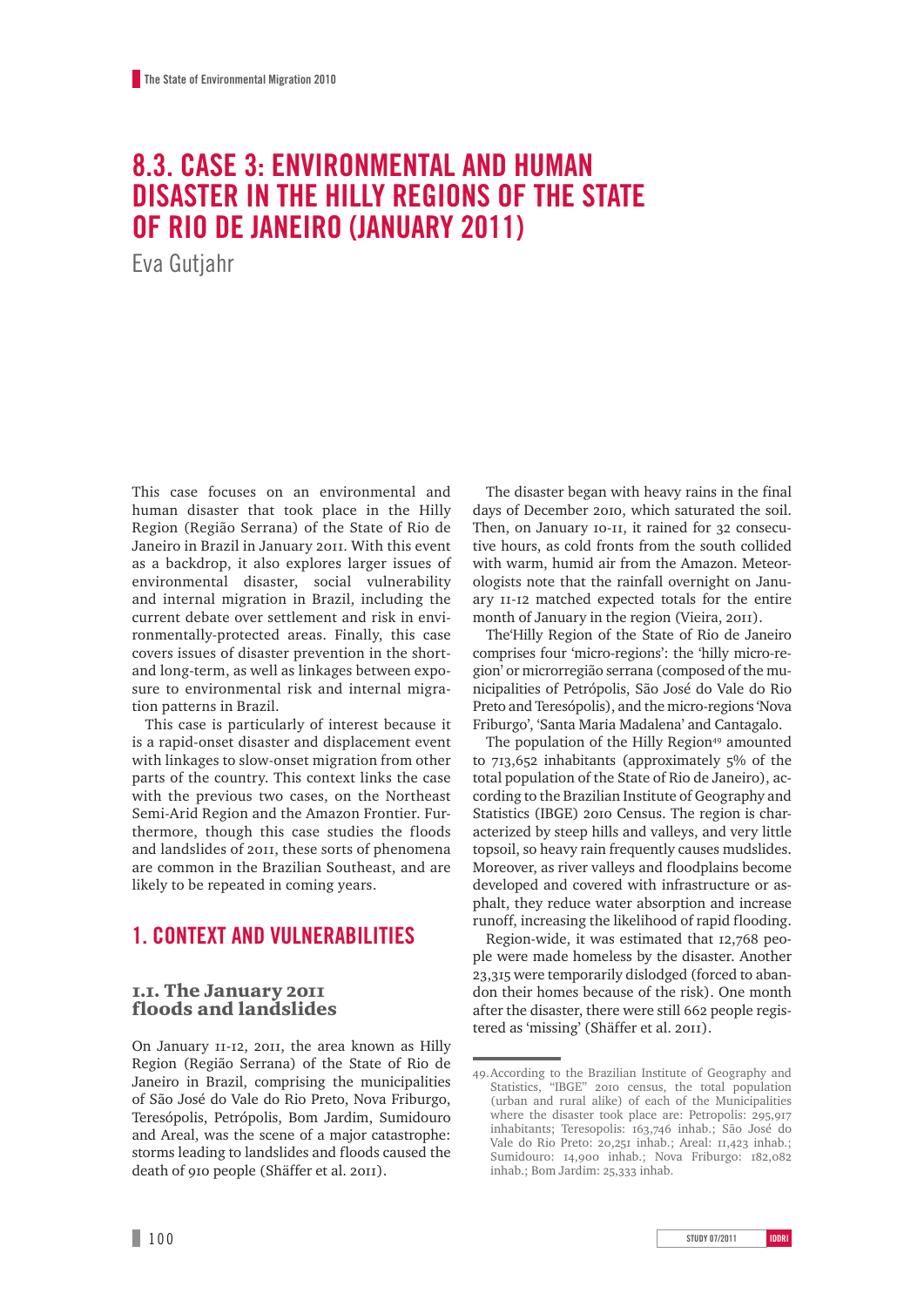Episodes of intense rain leading to environmental and human disasters are not rare in the State of Rio de Janeiro or in Brazil, especially in its highly urbanized Southeast region. In 1966, 1967, 1988, 2006 and 2010 (to cite only the most dramatic examples), tragedies of this kind have marked the summer rainy season (December to March) in the region. Nationwide, 71,380 people were estimated to have been dislodged or made homeless by rains in January 2011 (Mota, 2011). Moreover, 51% of human deaths due to natural disaster in Brazil are associated with flooding; another 15% are due to landslides (Globo Rural On line, 2011).

### 1.2. Lack of prevention and preparedness

Since November 2008, public authorities in the State of Rio had information regarding the vulnerabilities of the region to flooding and landslides. The State Government of Rio had commissioned a team of researchers from the Federal University of Rio de Janeiro, under the coordination of geographer Ana Luiza Coelho Netto, which produced a map of vulnerable areas of the state, especially those that had suffered from natural disasters between the years 2000 and 2007 (Coelho Netto, 2008). Their analysis pointed out huge vulnerabilities caused by irregular patterns of urbanization and settlement.

For example, the Netto study showed that most of the population in the municipality of Nova Friburgo lived in "areas of risk", while Petrópolis and Teresópolis presented "several different risk factors", because their communities were located on mountainsides and along river valleys considered to be most vulnerable to landslides and flooding. In spite of this study, the government responded with no preventive measures.

Strikingly, the Government of the State of Rio spent 10 times more on rescue measures (36 million Euros) than on disaster prevention (3.6 million Euros) in 2010. Similarly, in 2010, the Brazilian Federal Government spent 14 times more on reconstruction than on prevention, having 'invested' 350 million Euros in emergency measures for people and areas that had been victims to flooding and landslides, and to the reconstruction of transportation routes (Spinelli, 2011).

### 1.3. Deficient alert systems

On January 11, the National Institute of Metereology (Inmet) and the Centre for Weather Forecast and Climate Studies (CPTEC/INPE) released an alert bulletin informing the National Civil Defense of "meteorological conditions favorable

to the occurrence of moderate to heavy rain" in the Hilly Region<sup>50</sup>. The National Civil Defense transmitted this information to the Civil Defense of the State of Rio de Janeiro. However, this last body did not warn the population, as it followed the recommendation of another institute, the Meteorological Service of the State of Rio (Simerj). The decision not to warn the population was mainly due to the fact that Simerj used a different weather forecasting model, which predicted only "moderate rain."

On January 12, the National Institute of Meteorology (Inmet) released another alert bulletin again warning of "meteorological conditions favorable to the occurrence of moderate to heavy rain". The National Civil Defense transmitted this information to the Fire Brigades in the City of Rio de Janeiro and to the State Office of 'Public Order', who passed on the message (through e-mail) to all the municipalities in the State of Rio. Nonetheless, the population was once again not warned. The exception was the municipality of Areal, where the mayor, worried about the intensity of the storm, took the initiative, recording a message of "high alert" via a car driven through the town's streets, equipped with a loudspeaker. 800 people were preventatively resettled, and Areal was the sole municipality registering no deaths in the disaster (Oliveira, 2011).

It should also be noted that none of the smaller municipalities in Rio state possess public alert systems. Only the City of Rio has a system for detecting extreme weather events; it then distributes information to community leaders in highly vulnerable areas, such as favelas, via mobile phone (Agencia O Globo, 2011).

In July 2011, six months after the disaster, municipalities of the Hilly Region considered implementing alert-systems similar to those in the City of Rio, including warning sirens when rain levels exceed 40 millimeters per hour. If bad conditions persist, inhabitants are urged to leave areas of risk, such as floodplains. These systems should be integrated with existing river level monitoring systems, installed in Nova Friburgo the month after the disaster. Critically, these systems can function even in the event of a power outage, whereas traditional media (TV and radio) are power-dependent and thus failed in the January 2011 disaster. Moreover, as the storms also knocked out phone service, affected municipalities have wisely invested in amateur radios, which can play an important role not only in early warning, but also in rescue activities in isolated areas (Carlyle, 2011a).

<sup>50.</sup>Jornal Nacional, TV Globo. 13/01/2011.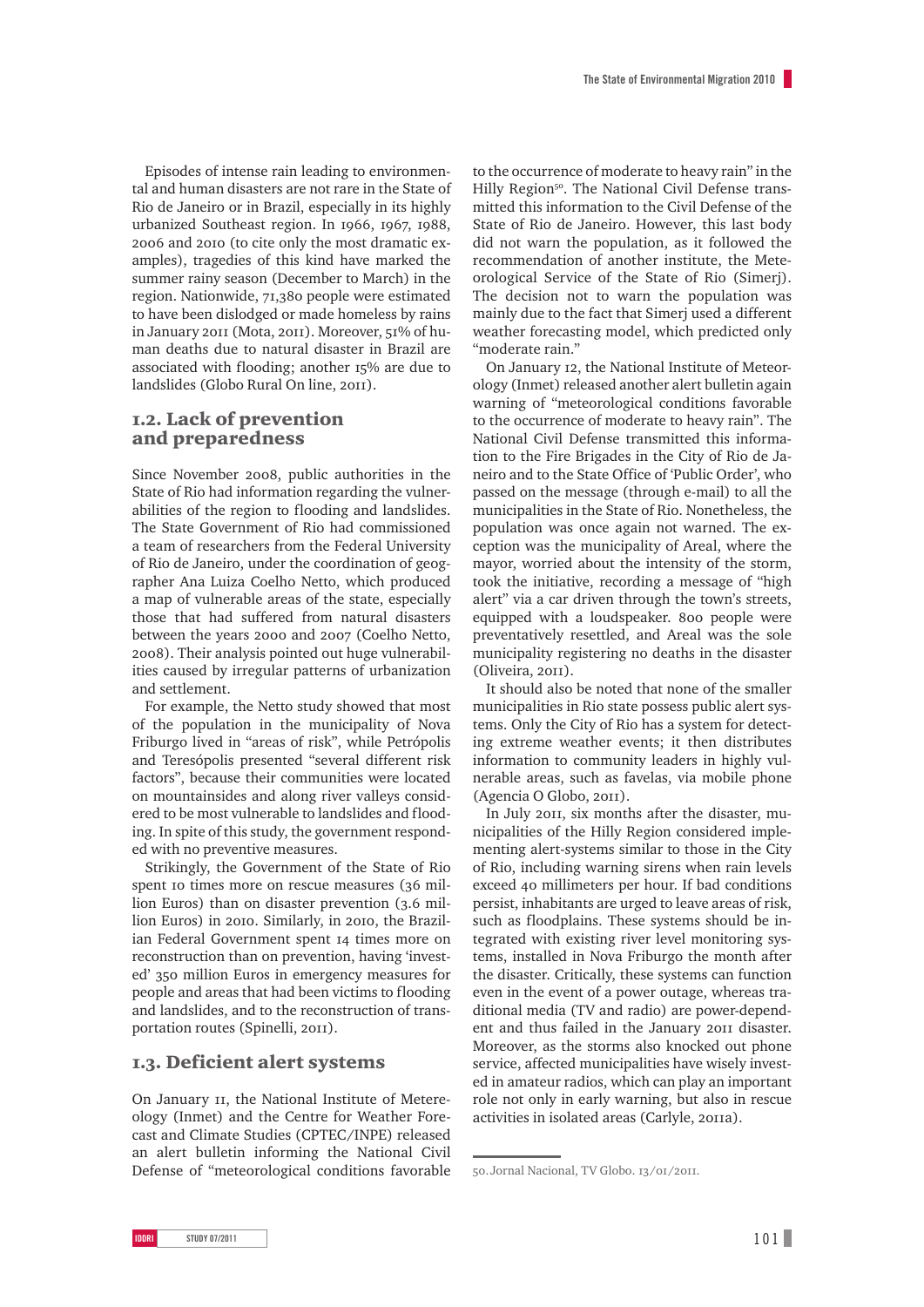### 1.4. Protected areas and social vulnerability

The Rio flooding and landslide disaster was due not only to climatic factors, but also to the patterns of settlement in risk areas. Many people living in the most vulnerable areas are lowincome, including many migrants and their families (including, as was detailed in the first case, a large number of migrants from the Northeast of the country seeking a better life in the wealthy and industrialized south) (Hogan, 2005).

Some of these vulnerable settlements lie in protected areas, including public "Conservation Units" and "Areas of Permanent Protection".51 According to specific environmental legislation, human settlement is illegal in these areas. Moreover, illegal settlements contribute to deforestation of hills and occupation of valleys, thus increasing the risk of erosion, flooding, and landslides. Many communities damaged in the Rio floods were illegally located in protected areas. For example, in Nova Friburgo, 50,000 of the town's 83,000 homes were in such areas (Agencia O Globo, 2005).

For many poor families, the only housing options lie in these protected areas. Because of their risk, lack of infrastructure, and irregular legal status, real estate values are lower, bolstering accessibility for the poor.

Previous case studies of flooding disaster in Brazil have shown a similar relationship between environmentally protected areas, social vulnerability and environmental risk: for example, the 1983 floods in the State of Santa Catarina (South of Brazil) studied by Hermann<sup>52</sup> (Hermann, 2006). Hermann found linkages between natural protected areas, unsafe settlement, and socioeconomic vulnerability. Such problems were exacerbated by a lack of infrastructure, including poor waste management and sanitation. Besides, the migrant (or descendent of a migrant) status is also directly related to social vulnerability (Hogan, 2005). In short, vulnerability is self-replicating, as vulnerable people were forced to inhabit environmentally risky areas that exacerbated their vulnerability to disasters (Fonseca Alves, A. P. & Gama Torres, 2006).

### 1.5. Natural and socioeconomic characteristics

80% of the population from the Hilly Region live in the Municipalities of Petrópolis (39%), Nova Friburgo (23%) and Teresópolis (18%)<sup>53</sup>. The concentration of population in these cities is due to the historic settlement pattern of the area and their proximity with the city of Rio de Janeiro, the State's most important economic centre.

These three cities also have the highest Gross Domestic Product and are the largest suppliers of services in the Hilly Region. Although some of the rural activities that characterized the region in the past persist, the Hilly Region's economy has diversified to include industry, commerce and services, information technology, and rural tourism. "Rural Tourism" and "Green Tourism" are among the most important economic activities in the region, known for its hilly landscape and temperate climate. Other important economic activities are the beverage industry, the wooden furniture industry and activities in the mechanical and textile sectors. The textile sector has been particularly fast-growing in the municipalities around Nova Friburgo, and textiles have come to characterize the economy of the region, according to a study by the Rio branch of the Brazilian Support Service to the Micro and Small Enterprise - "SEBRAERJ." (SEBRAERJ, 2010). The sector accounts for 25% of the national textile sector, providing 20,000 jobs in the region, and produces more than 125 million articles of clothing per year (Mariano, 2011).

## **2. Impacts of floodings and landslidses**

### 2.1. Damages and migration

Most of the population of the Hilly Region displaced by the floods and landslides went to

<sup>51.</sup> 'APP' following to the Brazilian 'Forest Code' articles 2 and 3, and Federal Laws nº 4771/1965, 7803/1989 and 7875/1989. The Brazilian Forest Code determines that all river sources, river borders, top of hills and mountains, as well as areas presenting a declivity superior to 45 degrees are 'Permanent Protected Areas' (APP), and as such they should not be occupied by any type of settlement or neither be submitted to deforestation. These areas are subject to regulations no matter if they are localized in urban or rural areas. Legislation also establishes that deforestation is forbidden in APP areas of declivity between 25 and 45 degrees. This last case is related to protection from erosion, areas of declivity being the most erosion-prone. Areas that are now being appointed as lacking legal protection are those localized at the bottom of high declivity mountains and hills, which are the most vulnerable to landslides and are not under specific protection legislation.

<sup>52.</sup> Herrmann, M. L. P. (Org.) Atlas de desastres naturais do Estado de Santa Catarina. Florianópolis: IOESC, 2006. Cited in: Schäffer et all.; 2011

<sup>53.</sup> Petrópolis and Teresópolis have also become known as 'imperial cities', having hosted the Portuguese royal family during the 18th and 19th centuries. Petrópolis was the official capital of the State between 1894 and 1903.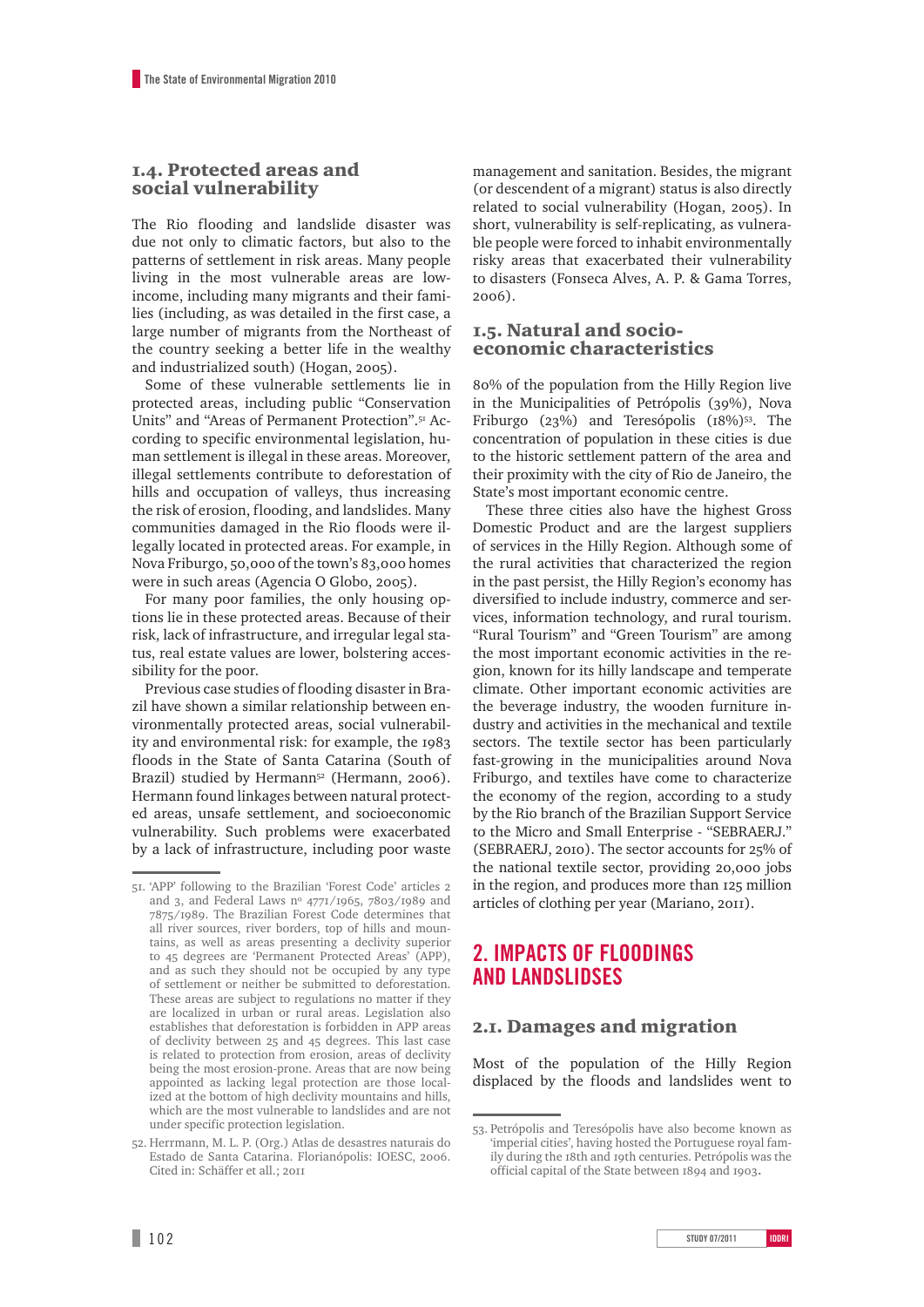public shelters offered at the municipal level (in schools, churches and sports stadiums), or were hosted by family or friends living in the same city. Though official figures show 12,768 people were made homeless and 23,315 dislodged (Shäffer et al. 2011), it is still difficult to find data showing displacement and migration patterns in and out of the affected area.

In the aftermath of the landslides, a lack of workers was one of the main reported problems, particularly in the textile sector, even one month after the disaster (Gandra, 2011). On January 19, the Federation of Industries of the State of Rio the Janeiro (FIRJAN) reported that, of 278 companies consulted, 62.2% suffered some kind of impact, and that economic losses were estimated at 67.2 million Euros, mostly related to loss of production time, raw materials and stock. Of the 117 affected companies affected, 92.3% registered absences among blue-collar workers and 41.9% reported absences of administrators, implying that poorer, less-educated workers were most severely affected by the disaster.

Nova Friburgo, where 79.8% of companies suffered some impact, was the most economically damaged. Second came Teresopolis (68.8%) and third Petropolis (30.7%). Among all companies in the region, 67.6% reported missing workers, while 83.3% reported power outages, and telephone lines were down in 73.4% of businesses. Meanwhile, 38.2% of companies were affected by flooding in their vicinity and 21.4% suffered flooding within their industrial plants. The return to normal activities was postponed by internal and external infrastructure problems, as 62.4% had difficulties shipping their wares, and 59.5% encountered trouble bringing in raw materials due to transportation outages. 54

After the incident, industries pledged not to dismiss personnel, so people who left their jobs probably did so voluntarily (Gandra, 2011). According to the president of the Council for the Development of the Textile Sector of Nova Friburgo and the Region", Nelci Layola, most of the workers who left had migrated elsewhere within the state, in search of work (ibid.). However, such assertions are hard to verify in the absence of precise labor migration data. It is also possible that some left the state altogether, fearing economic stagnation brought about by the difficult economic conditions following the floods (ibid). In addition, for those employed in farming rather than factory work, the disaster had more serious ramifications on communities, and may have forced families to migrate elsewhere in search of new livelihoods (Carlyle, 2011b).

### 2.2. Health and sanitation impacts

Within a month of the disaster, there were 28 registered cases of leptospirosis in the Region, 26 in Nova Friburgo and 2 in Teresópolis.55 Leptospirosis is a potentially deadly disease transmitted by a bacteria found in rat urine. Proliferation risks tend to increase during episodes of flooding and its aftermath, with the accumulation of mud and debris and increased human contact with contaminated water. In the following days after the episode, the State Undersecretary of Health distributed 200 textbooks about the disease and visited 150 shelters to raise awareness about the risks of the disease among displaced people.56 Other diseases related to the disaster were hepatitis, diarrhea, tetanus and infections. One week after the incident there were 200 registered cases of diarrhea; meanwhile, 13,000 affected people had been vaccinated against tetanus (Caruso, 2011).

Six months after the incident, the Ministry of Health reported an investment of 1.26 million Euros in the construction of basic health units in 7 cities of the Hilly Region (Carlyle, 2011c).

### 2.3. Migration for reconstruction purposes

Despite the difficult conditions, the public and private sectors have launched initiatives to attract or retain workers in the Hilly Region, especially for reconstruction purposes (Portal Brazil, 2011). These initiatives can be seen as state-support efforts to encourage return migration in the wake of the disaster. As part of these efforts, the Ministry of Employment and State Secretary of Employment are promoting continuing education classes in civil engineering for 1,000 workers in the 6 most-affected municipalities. The idea is to contribute to reconstruction of the region, bolster the regional economy, and employ people living in shelters (ibid.). However, investment in reconstruction will also likely draw migrants from

<sup>54.</sup> From the 278 companies consulted 129 are located in Nova Friburgo, 88 in Petrópolis, 48 in Teresópolis, 7 in Areal, 5 in Sumidouro and one in São José do Vale do Rio Preto. 272 companies are in the transformation sector and 6 in civil construction. Micro-entreprises are the most representative group, accounting for 65,8% of the total. Source: Sistema FIRJAN. 62% das empresas da Região Serrana foram afetadas pelas chuvas. 18.01.2011.

<sup>55.</sup> Notícias R7." Sobe para 28 o número de casos confirmados leptospirose na região serrana". 02/02/2011.

<sup>56.</sup>Id.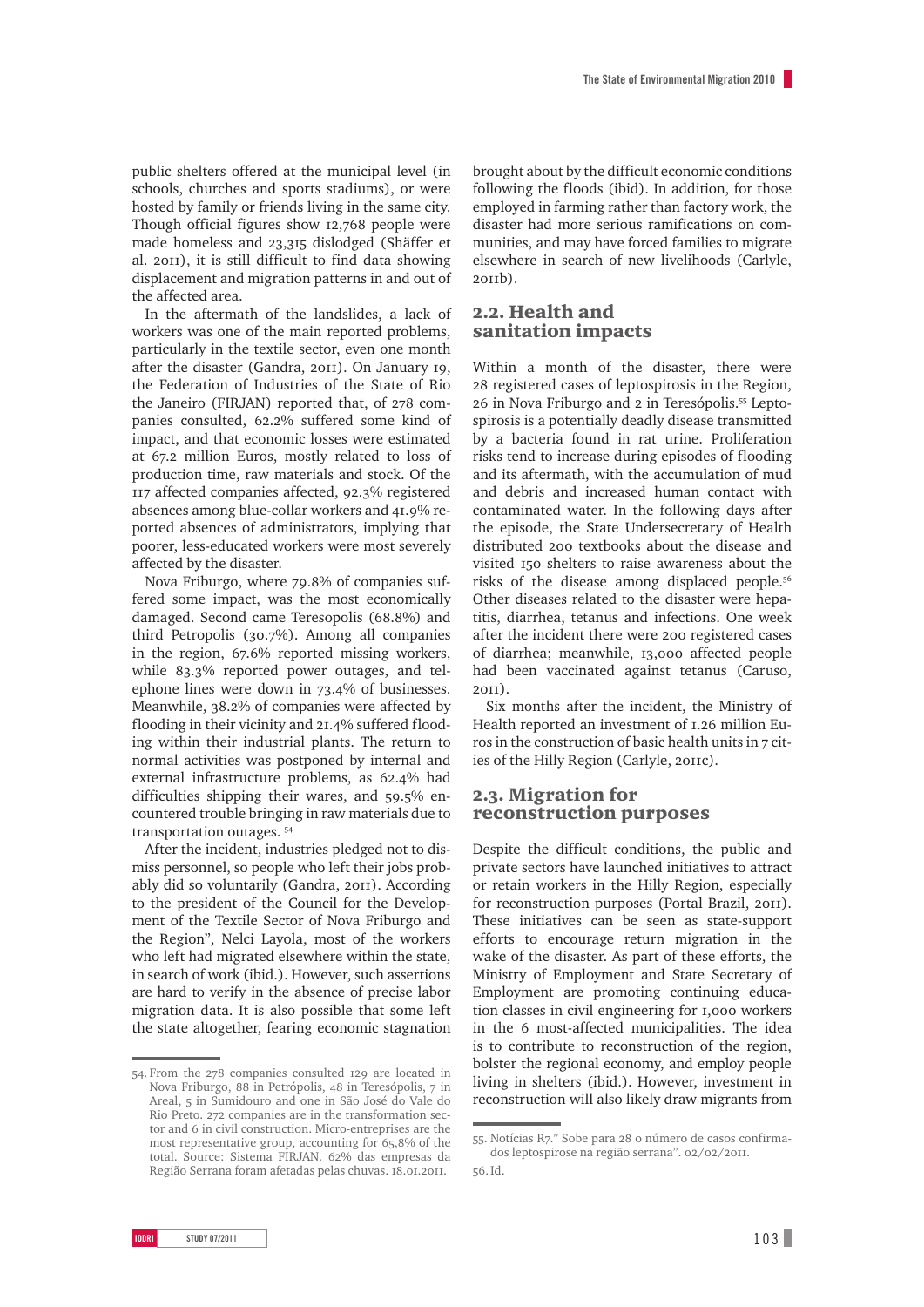other parts of Brazil, who may come in search of new work opportunities. Such patterns echo other internal population movements in Brazil (described in cases 1 and 2), as people move from region to region in search of a better life.

However, historically, as all three cases have demonstrated, internal migrants in Brazil have found insufficient public services and basic infrastructure in their new homes. These shortages often force migrants to occupy environmentally vulnerable land. It remains to be seen if these potential "reconstruction migrants" to the Hilly Region suffer the same fate.

## **3. Policy Responses**

### 3.1. Mitigation and Reconstruction

Three months after the flooding and landslides, 60 families in Nova Friburgo were still living in shelters and receiving food offered by the municipality and donors. Though donations had begun to dwindle, many families were still stuck, with no place to go. As the weeks went by, many chose to return home, despite the risks, rather than to remain in the shelters indefinitely.

The main public and private measures directed to the victims of the disaster in the Hilly Regions of Rio were:

1. The 'Bolsa-família' allowance given to 31,000 people.

2. A credit line provided to the commercial sector, by the Ministry of Social Integration.

3. The plan for the construction of 6,000 'social' houses to the victims whose houses have been either destroyed or expropriated for reasons of risk, and the construction of another 2,000 houses by a pool of construction companies on land donated by the State Government.

4. A 'lottery' game by the National Lottery had been created, with proceeds reverted to the disaster victims.

5. The option to access 2,421 Euros of the FGTS (Retirement Fund) for workers in the region.

6. An extension of two months on the payment of home and vehicle taxes.

7. The implementation of a 'Reconstruction Program for the State of Rio de Janeiro', by the National Bank for Social Development (BNDES), with a total funding of 179 million Euros to finance, under special conditions, companies and entrepreneurs in the affected municipalities.

8. An emergency credit line implemented by the National Program for the Strengthening of Family Agriculture, with a funding of 5,8 million Euros, directed to the reconstruction of productive infrastructure, irrigation systems, and agricultural inputs.

9. 'Social security' allowance of 225 Euros to cover rent expenses for dislodged families.

But such benefits were only available to those who had sufficient identification. However, many families had lost their documents in the disaster, and requests for new documents flooded issuing agencies. And the fund of 225 Euros allowance to cover monthly rent expenses failed to account for a lack of available housing options in the region (Castro, 2011).

International financial support included:

1. A credit of 341 million Euros by the World Bank for the reconstruction of houses, expropriation of land, resettlement and demolitions.

2. A credit of 448 million Euros by the Inter-American Development Bank for the rebuilding of roads in the State of Rio de Janeiro.

### 3.2. Long-term initiatives

National long-term initiatives included:

1. The Federal Program PAC 2 (Growth Acceleration Program) planned an investment of 5 billion Euros for construction of drainage systems in all vulnerable regions in Brazil.

2. The Federal Program, 'My House My Life' (*Minha Casa, Minha Vida*) planned to invest 76 million Euros for relocating families living in vulnerable and disaster prone areas.

3. The BNDES (National Bank for Social Development) will financially support a study to identify areas of risk in the whole country to support national risk management plans.

4. The Federal Government also announced its willingness to invest in continuing education and equipment to municipal Civil Defense Forces, the institution responsible for the reduction of disasters including prevention, preparation for emergencies, responses to events and reconstruction.

5. In March 2011 the government launched the 'National Monitoring and Alert of Natural Disasters System' (Sistema Nacional de Monitoramento e Alerta de Desastres Naturais).

6. The creation of a "Civil Defense Payment Card" from May 2011 onwards. The objective of the card is to improve transparency and efficiency in the transfer of funds for rescue, assistance and rehabilitation in events of disaster. It is also supposed to serve as a tool to accountability, monitoring the use of resources.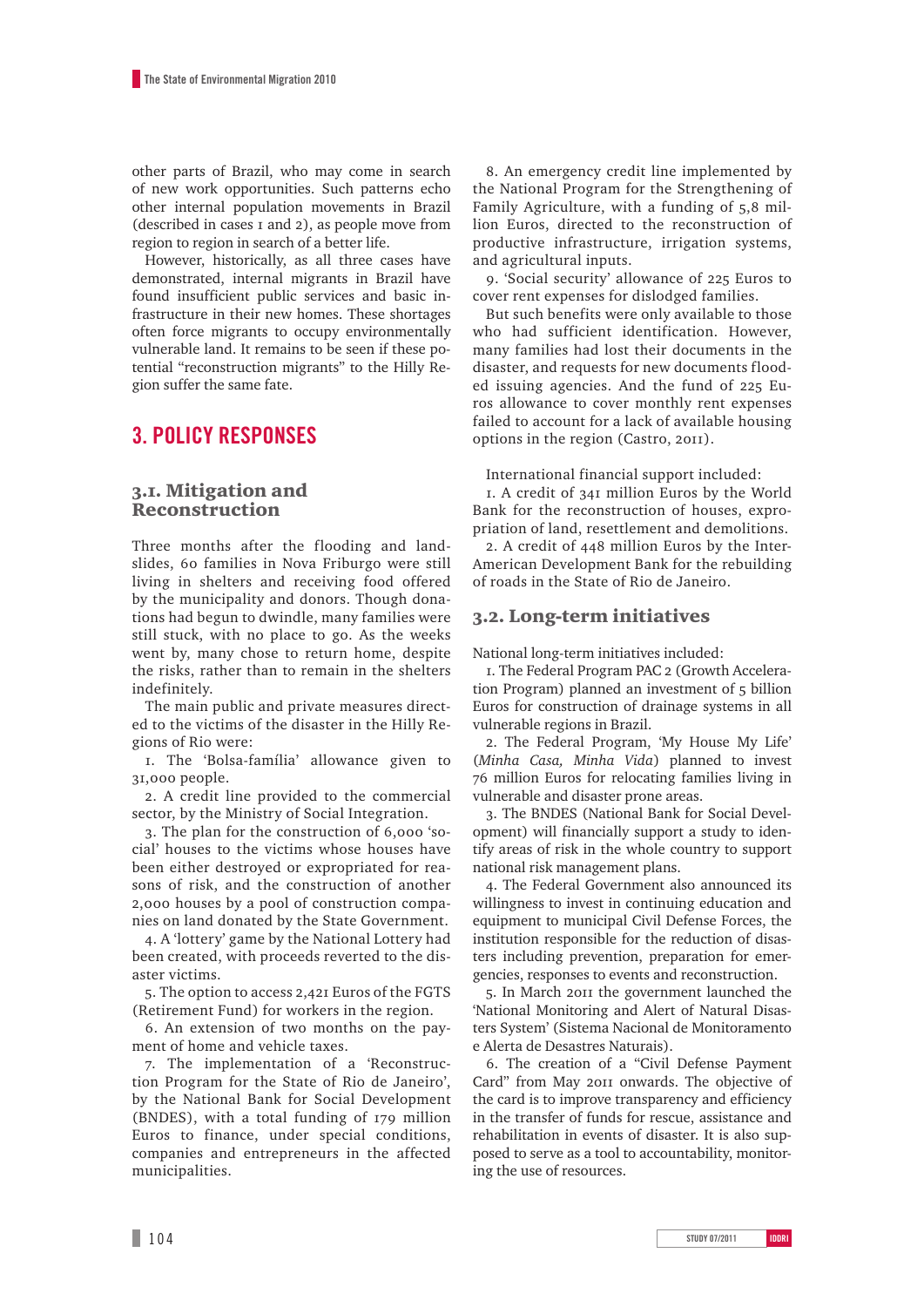| <b>Date</b>                   | <b>Events</b>                       | <b>Consequences</b>                                                        |  |
|-------------------------------|-------------------------------------|----------------------------------------------------------------------------|--|
| Last days of December 2010    | 8 to 10 days of intense rain        | soil overly wet                                                            |  |
| 10th and 11th January 2011    | 32 hours of uninterrupted rain      | soil overly wet                                                            |  |
| $11th$ to $12th$ January 2011 | 4.5 hours of very intense rain      | landslides and floods                                                      |  |
| $12th$ January 2011           | Intense rain, landslides and floods | 12,768 homeless<br>23,315 dislodged<br>662 'missing persons'<br>910 deaths |  |

**Table 1.** Sequence of events in the 15 affected Municipalities of the "Hilly Region" of Rio de Janeiro

Source: Own elaboration.

# **Considerations and recommendations**

Few public official documents have been prepared related to the January 2011 disaster. Nonetheless, starting in November 2008, Rio State authorities had information on vulnerabilities to flooding in their state (Coelho Netto, 2008).

Two public official documents were prepared in the aftermath of the event. The first is an inspection report produced by the Brazilian Ministry of Environment and the Rio State Office of Biodiversity and Forests, "Areas of permanent protection, conservation units & areas of risk, How are they related?" (February, 2011) (Shäffer et al. 2011). It is noteworthy that this report relates only to the environmental and legal—but not social—context. It notes the occupation and settlement of natural protected areas, but fails to refer to the social vulnerability of the populations in such settlements. It emphasizes the need for enforcement and improved monitoring and control of irregular occupation in such protected areas, but makes no recommendations regarding social policy. The team did not include a social scientist or urban planner and thus, it did not develop an integrated approach in its analysis, with no discussion of the human, sociological, or historical context. The team also failed to explore ways that the environmental sector could engage with other public sectors on these issues.

The second official document is the report "Diagnosis of the mega-disaster in the Hilly Region" prepared by the Geological Service of the State of Rio de Janeiro (2011). This report was produced one month following the disaster and consists mainly of an analysis of the geology of the area. It relates to the Civil Defense's rescue response but says nothing regarding disaster risk reduction efforts.

The Hilly Region floods have also triggered an interesting public debate about questions of responsibility for the disaster. Many victims were perceived as having occupied the area voluntarily, and thus chose to place themselves at higher risk. Alternatively, the media has run stories of a wealthy family who lost its home in the disaster, obscuring the fact that the disaster hit hardest among the poor.57 Others point out that public authorities are responsible for preparedness, and thus should be blamed for what happened, rather than blaming "nature" or the victims themselves.

The overlap of environmental and social factors makes this issue a challenge for public authorities, as inter-sectoral cooperation is essential. Moreover, the disaster is a challenge for academic and analysts, as one must include environmental, geographic, sociological, economic and historical information, rather than adhering to traditional disciplines. Lastly, such analysis requires sophisticated technology and highly trained operators neither of which may be ubiquitous, even in a large country such as Brazil.

Regarding public sector capacity, a few suggestions emerge from this case. First, early warning systems clearly failed, as a result of miscommunications between various meteorological and civil defense agencies. These communication breakdowns and the resulting confusion likely cost lives. Second, it is essential that various public sectors be more harmonized, particularly at the local level. Third, adaptation, mitigation, and rescue practices are all essential, but disaster prevention is both vastly important and vastly overlooked. The state must consider investment in significant infrastructure to prevent future extreme weather events from turning into deadly disasters.

Lastly, this case study has shown the links between internal migration and residence in environmentally-sensitive areas. In Rio, as in many other parts of the country, massive infrastructure projects have attracted migrant labor to cities unprepared to deal with the new arrivals.<sup>58</sup> The result

<sup>57.</sup> The Conolly family, including, Erick Conolly, CEO of the 'Icatu holding' and his daughter Daniela Conolly, a famous Brazilian stylist. Seven members of this family died in the disaster, as they were hosted in the farm-house of the even more wealthy 'Gouvêa Vieira' family, one of its owner being a deputy of the State of Rio. In: Lage (2011).

<sup>58.</sup>Articles report to 7,030 civil construction workers only for the hydro-elecritc of Santo Antônio, 84% originary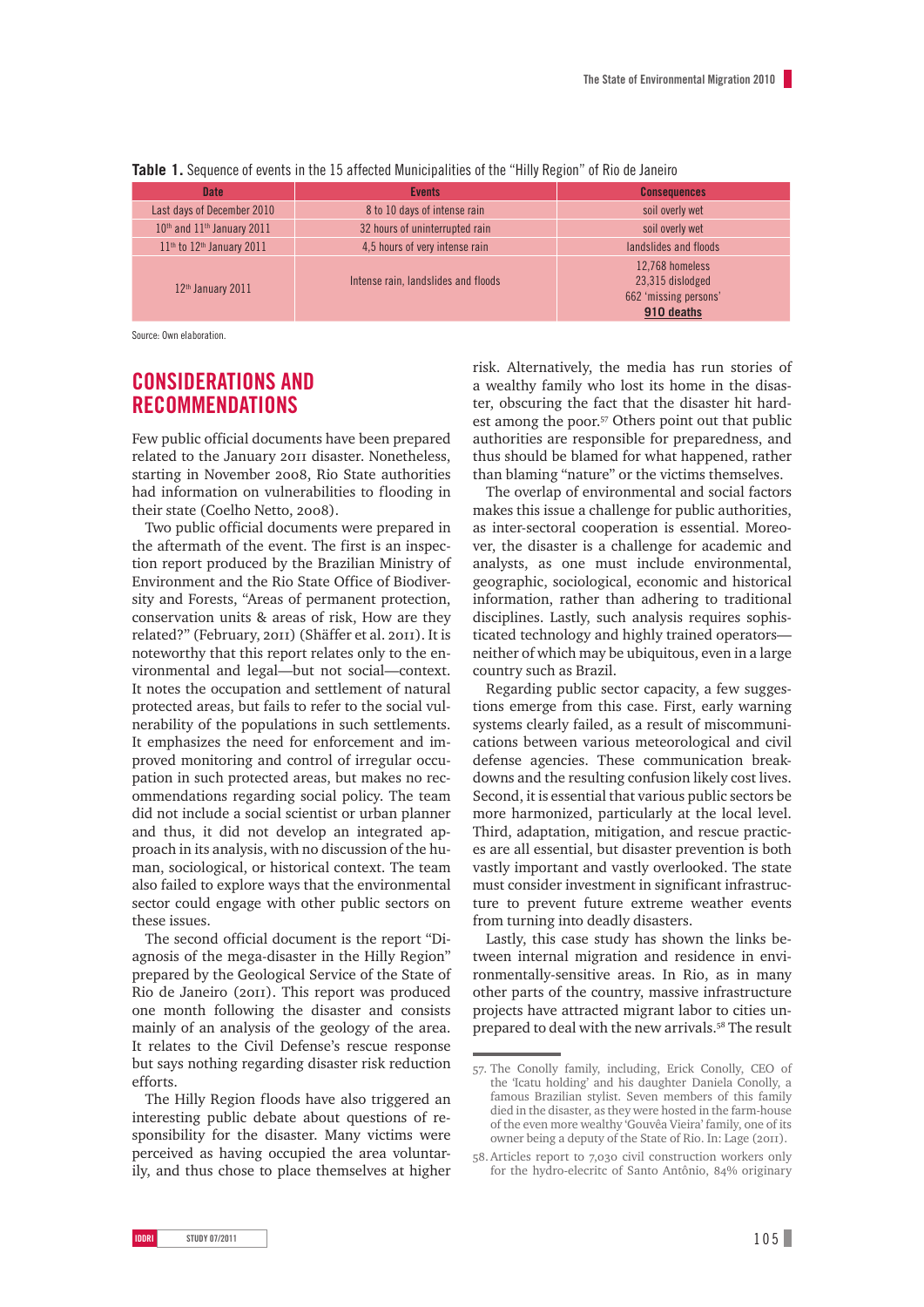has been unplanned urbanization, often in areas of environmental risk. Thus, it would be wise for future large-scale projects in Brazil to include not only the classic Environmental Impact Assessments, but also "Social Impact Assessments", which would establish if the community in question is – or should be - equipped to deal with the inflow of labor associated with the project. As this case shows, such analysis would be a critical part of any disaster prevention system, by preventing the establishment of irregular settlements in environmentally-sensitive areas that can so easily turn into disaster areas.

## **BRAZIL'S CASE STUDIES: GENERAL CONCLUSION**

The three cases we have presented here illustrate different aspects of Brazilian environmental migration. From historical and current examples of slow onset migration to a very recent event of disaster-related displacement, we intended to analyze a diverse range of causes of this process, which may affect and create social instabilities at the local and regional levels.

Although we have studied regions with different social and ecological conditions, and our data vary in sources and scope, all three cases yield similar considerations. First, both long-lasting migration and short-term displacements were clearly (and generally, negatively) correlated with environmental changes. Indeed, the environment was relevant in the three examples, but the impacts were not solely the result of nature. Negative outcomes, such as economic disruption and population displacement, are highly dependent on the social and political contexts. In each case, a lack of urban and regional planning and the dominance of extractive and patronage-based development models increased social vulnerability to these negative outcomes of environmental change.

Vulnerability is a key concept in these cases and is the consequence of structural problems which can only be tackled through public policies and transformation of current socioeconomic systems.

The historical drought process in the Northeast has negative impacts on people's lives, but these effects become deeper and more insidious when associated with the region's patronage system, which creates vicious cycles and halts development. Thus, drought (and its negative impacts) has more or less become "institutionalized".

The Amazonian case is the result of decades of destructive economic and demographic policies, founded on the idea that the forest should be cleared in order to assure national security and progress. To date, the region's development has been based on low value-added resource exploitation, a process that has led to ecological catastrophe and a cycle of voracious expansion into frontier zones. Combined with a total lack of state services and authority, this development pattern has resulted in high rates of violence, continuous environmental degradation, and economic disruption, as well as large-scale voluntary and involuntary migration.

Structural problems are also present in the Hilly Region of Rio de Janeiro, where migration flows, the occupation of risky areas, deforestation, and absence of flood prevention measures produce glaring vulnerabilities each rainy season. The disaster displaced thousands of families, and reconstruction itself may bring new migrants to the area.

Climate change is expected to exacerbate severe droughts, desertification, and flooding: the three environmental changes covered in these cases. Brazil's ability to adapt to climate change will be hindered by these socially-rooted structural factors in each of the regions in this chapter. Moreover, having made massive infrastructure investments in the three areas, it will be difficult for Brazil to change course quickly in the face of global environmental change.

Public policy is the only comprehensive way to tackle these challenges. Each case in this chapter has set forth policy recommendations. More broadly, urban and regional planning, deploying basic services and functions of the state, and formulating infrastructure projects consistent with on-the-ground realities are all crucial strategies for dealing with migration and instability in the face of environmental change. Moreover, while the State must have a central role, it must also work alongside private and civil society actors. Building capacity to deal with environmental change is not a peripheral concern, but is central to Brazilians' quality of life and human security. ❚

from the State of Rondônia, and 16%, 1,124 workers originary from other States. Strikes and uprisings have taken place over the year 2010 because of critic working conditions. "Superexploração dos trabalhadores na usina hidrelétrica do Rio Madeira", PSB Nacional, 5/07/2010.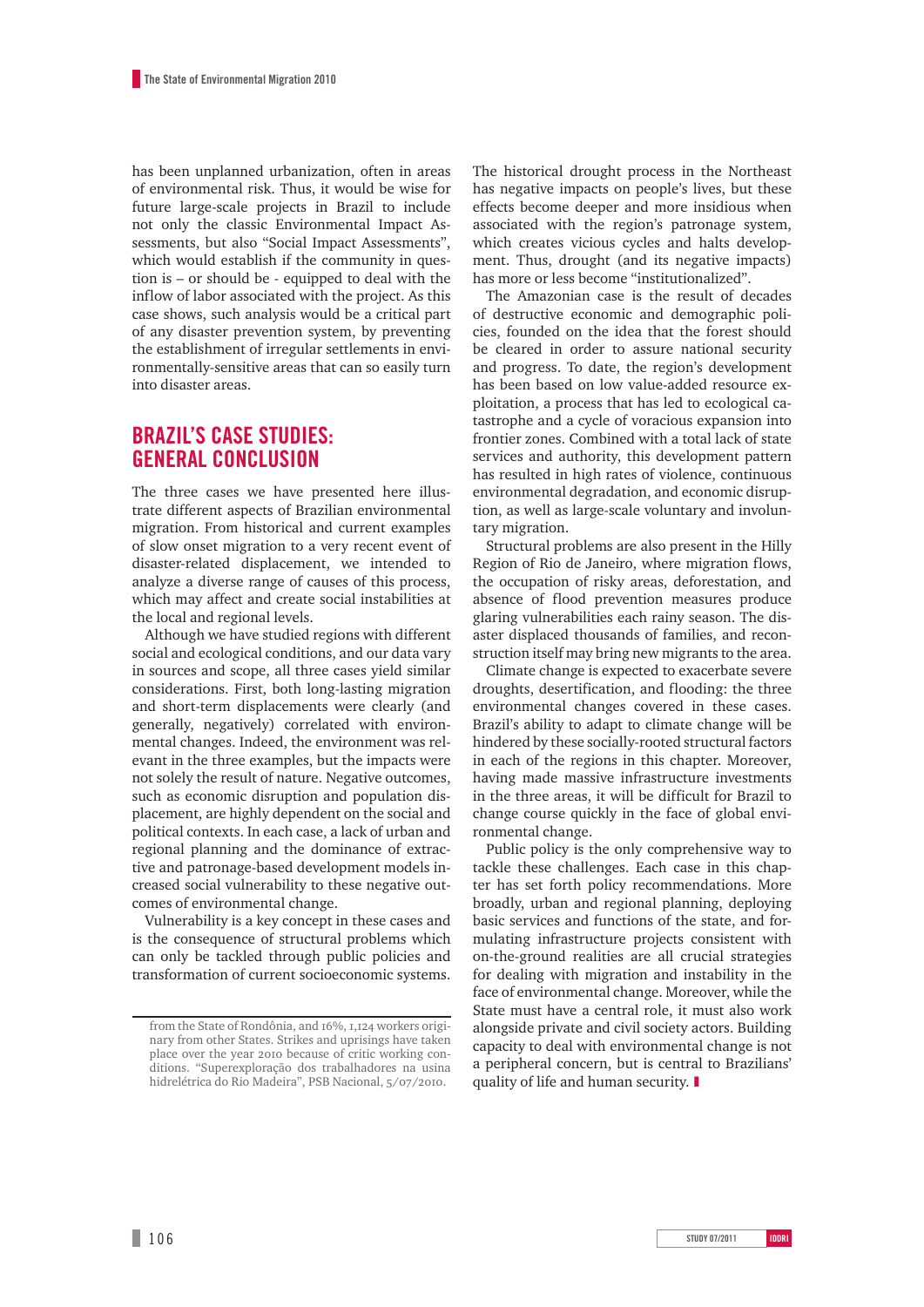## **BIBLIOGRAPHY**

Ab'Saber A. (2005), *A quem serve a transposição do São Francisco?* Available from www.riosvivos.org.br

Academia Brasileira de Ciências (2008), "Amazônia: desafio brasileiro do século XXI", São Paulo: Fundação Conrado Wessel

Alencar, A. et al. (2004), "Desmatamento na Amazônia: além da emergência crônica", IPAM: Belém

Alves, A. P. & Gama Torres, H. (2006), Vulnerabilidade Socioambiental na Cidade de São Paulo. *Rev. São Paulo em Perspectiva*, v. 20, n. 1, p. 44-60, jan./mar. Available from: http://www.seade.gov.br/produtos/spp/v20n01/ v20n01\_04.pdf

Baeninger, R. (2008) Rotatividade Migratória: um novo olhar para as migrações no século XXI. *XVI Encontro Nacional de Estudos Populacionais, da Associação Brasileira de Estudos Populacionais, ABEP*. Caxambu, september/ october

Becker, B. (2001), "Revisão das Políticas de Ocupação Amazônica: É Possível identificar Modelos para projetar Cenários?". *Parcerias estratégicas*, Brasília, v. 12, p. 135-159

Becker, B. (2005), "Amazônia: nova geografia, nova política regional e nova escala de ação. Martin Coy et Gerd Kohlhepp. Amazônia sustentável: desenvolvimento sustentável entre políticas públicas, estratégias inovadoras e experiências locais", Rio de Janeiro: Garamond

Boano, C.; Zetter, R. ; Morris,T. (2008), "Environmentally displaced people: Understanding the linkages between environmental change, livelihoods and forced migration », Oxford: Refugee Studies Centre: Oxford Department of International Development

Campos, J. N. B. & Studart, T. M. C. (2001), Secas no Nordeste do Brasil: origens, causas e soluções, *IV Dialógo Interamericano de Gerenciamento de Águas*, ABRH, Foz do Iguaçu

Campos, J. N. B. (1997), Vulnerabilidades hidrológicas do semi-árido às secas, *Revista Planejamento e Políticas Públicas*, n. 16, Dezembro

Carneiro Filho, A.; Souza, O. (2009), "Atlas de pressões e ameaças às terras indígenas na Amazônia brasileira", São Paulo: Instituto Socioambiental

Carvalho, D.; Carvalho, A. (2005). "A indústria dos minerais metálicos e a formação de cadeias produtivas estruturantes na Amazônia: uma aplicação da matriz de contabilidade social", *Amazônia: Ciência e Desenvolvimento*, Vol. 1, 1, pp. 121-157

Celentano, D., & Verissimo, A. (2007), "The Amazon Frontier Advance: from boom to burst", Belém: Imazon

Centro de Desenvolvimento e Planejamento Regional da Universidade Federal de Minas Gerais (CEDEPLAR- UFMG) & Fundação Oswaldo Cruz (FIOCRUZ)(2008), *Mudanças Climatiocas, Migrações e saúde: cenários para o Nordeste Brasileiro 2000-2050*

Centro Feminista 8 de Março (2006), *Construindo cisternas desconstruindo tabus*, Mossoró

Centro de Gestão e Estudos Estratégicos (CGEE), Instituto de Pesquisa Ambiental da Amazônia (IPAM), &Secretaria de Assuntos Estratégicos da Presidência da República (SAE/PR) (2011), "REDD no Brasil: um enfoque amazônico: fundamentos, critérios e estruturas institucionais para um regime nacional de Redução de Emissões por Desmatamento e Degradação Florestal*",* Brasília: Centro de Gestão e Estudos Estratégicos

Coelho Netto, A. L. (2008), Projeto "Análise e Qualificação Sócio-Ambiental do Estado do Rio de Janeiro (escala 1:100.000), Subsídios ao ZEE- Zoneamento Ecológico-Econômico. Relatório da Etapa IV, Fase II: Análise e Qualificação Sócio-Ambiental das Regiões Hidrográficas Médio vale do Paraíba do Sul (RH-III), Piabanha (RH-IV), e Dois Rios (RH-VII). GEOHECO, UFRJ, Governo do Estado do Rio de Janeiro, Secretaria do Meio Ambiente, In: http://download.rj.gov.br/documentos/10112/182544/ DLFE-6477.pdf/Relatorio06FASE02vol02Geobiofisico.pdf

Da Matta, R. (1995), On the Brazilian Urban Poor: An Anthropological Report, Working Paper 10, Dunn, Christopher (trans.), *Democracy and Social Policy Series*, Spring, Kellogg Institute and CEBRAP

Departamento Nacional de Produção Mineral (DNPM) (2008), "Informe mineral regional Norte: Amazônia", Brasília: DNPM

Duarte, R. (2001), Seca, pobreza e políticas públicas no nordeste do Brasil. In: *Ziccardi, Alicia (Org.), Pobreza, desigualdad social y ciudadania: los límites de las políticas sociales en América Latina*, Buenos Aires: Consejo Latinoamericano de Ciencias Sociales (CLACSO).

Fearnside, P. (2005), "Barragens na Amazônia: Belo Monte e desenvolvimento hidrelétrico da Bacia do Rio Xingu", Manaus: INPA

Findley, S. E. (1994), Does drought increase migration? A Study of Migration from Rural Mali during the 1983-1985 Drought, *International Migration Review*, Vol. 28, No. 3. Autumn

Fonseca Alves, A. P. & Gama Torres, H. (2006), Vulnerabilidade SocioAmbiental na Cidade de São Paulo, *São Paulo em Perspectiva*, v. 20, n. 1, p. 44-60, jan./mar. 2006

Fusco, W. & Duarte, R. (2010), Regiões Metropolitanas do Nordeste: origens, destinos e retornos de migrantes. Work presented on the *XVII Encontro Nacional de Estudos Populacionais, ABEP*, realizado em Caxambú, Brasil, de 20 a 24 de setembro de 2010

Geological Service of the State of Rio de Janeiro (2011), *Report "Diagnóstico sobre o Mega Desastre da Serra Fluminense"*, February 2011, At: http://www.drm.rj.gov. br/index.php?option=com\_phocadownload&view=catego ry&id=13:regio-serrana&Itemid=188

Greenpeace (2009), « Amazon cattle footprint: Mato Grosso, state of destruction", São Paulo: Greenpeace Brazil

Gonçalves, A. J. (2001), Migrações Internas: evoluções e desafios, *Estudos Avançados*, São Paulo, v. 15, n. 43, Dec. 2001

Henchen, M. J. (2002), "O diálogo como relação entre agricultores e pesquisadores: a experiência do PAET na Transamazônica*",* Belém: Universidade Federal do Pará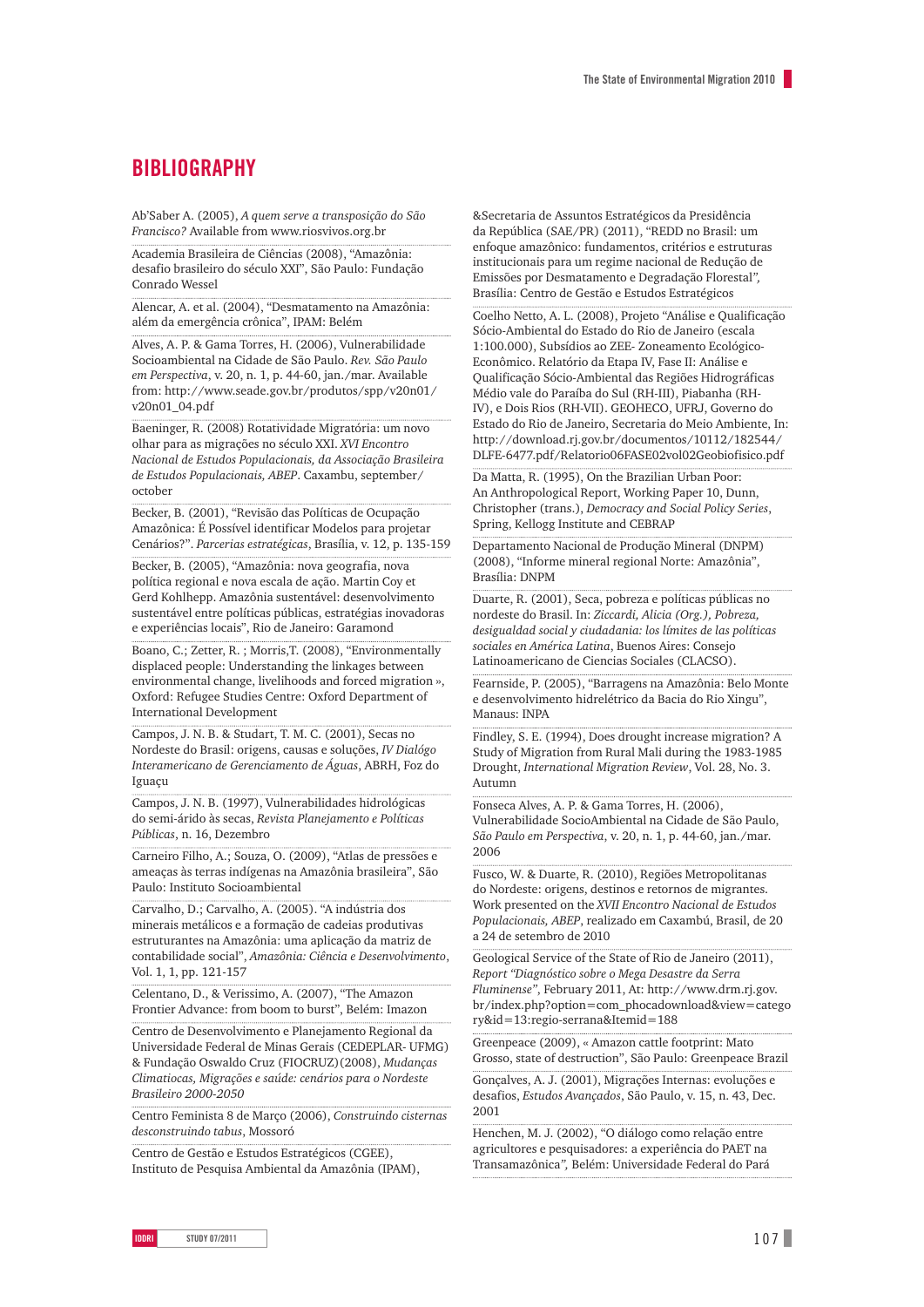Herrmann, M. L. P. (Org.) (2006), Atlas de desastres naturais do Estado de Santa Catarina, Florianópolis: IOESC.

Hochstetler, K; Keck, M. (2007), "Greening Brazil: environmental activism in state and society*",* Duke University Press

Hogan, D. J. (2005), Mobilidade Populacional, sustentabilidade ambiental e vulnerabilidade social, Revista Brasileira de Estudos de População, São Paulo, v. 22, n. 2, p. 323-338, jul./dez. 2005. At: http://www.scielo. br/pdf/rbepop/v22n2/v22n2a08.pdf

Hurtienne, T. (2004), "Analise socioeconômica dos sistemas de uso da terra por pequenos produtores agrarios na Amazônia oriental", *Novos Cadernos NEAE*, v. 7, n.2, pp. 191-272

Instituto Nacional de Pesquisas Espaciais (INPE) (2011), « PRODES ». http://www.obt.inpe.br/prodes/. [En ligne] April 2011

Instituto de Pesquisa Economica Aplicada (IPEA) (2010), IPEA analisa massa salarial, mobilidade e desigualdade - Comunicados n° 71, 72 e 73 serão apresentados em Brasília, por técnicos de Planejamento e Pesquisa do Instituto, 13 December 2010, available at http://www. ipea.gov.br/portal/index.php?option=com\_content&view =article&id=6576:ipea-analisa-massa-salarial-mobilidadee-desigualdade&catid=1:dirur&Itemid=7

Intergovernmental Panel on Climate Change (2001), "Climate Change 2001: The Scientific Basis", New York: University Press

International Organization for Migration (IOM) (2008), « International Migration and Development: Continuing the Dialogue: Legal and Policy Perspectives », New Yok: The Center for Migration Studies of New York, Inc. and The International Organization for Migration (IOM)

International Fund for Agricultural Development (2009), Habilitando os pobres rurais a superar a pobreza no Brasil available from:http://www.ifad.org/operations/projects/ regions/PL/factsheet/brazil\_p.pdf

Instituto de Pesquisa Economica Aplicada (IPEA) (2010), Migração interna no Brasil, Comunicado do IPEA N. 61

IPAM/FVPP (2009), "Desmatamento evitado em pequenas propriedades rurais na região da rodovia Transamazônica", Altamira.

IPAM/FVPP. (2011), "A Região da Transamazônica rumo à economia de baixo carbono: estratégias integradas para o desenvolvimento sustentável*",* Brasilia: IPAM

Kenny, M. L. (2002), Drought, Clientelism, Fatalism and Fear in the Northeast of Brazil, *Ethics, Policy & Environment*, 5: 2

Leprun, J-C. & Molinier, M. et. al. (1995), Les sécheresses de la région Nordeste du Brésil et leurs conséquences, *Secheresse*, v.6, n.1, p.23-34, mars 1995

Lopez, A. (2001), « Environmental Change, Social Conflicts and Security in the Brazilian Amazon: Exploring the Links », Oslo: University of Oslo

Lui, G. ; Molina, S. (2009), "Ocupação humana e transformação das paisagens na Amazônia brasileira", *Revista de Antropologia*, Vol. 1, No 1. http://www.

periodicos.ufpa.br/index.php/amazonica/article/ view/156/229

Mançano Fernandes , B. (2003), Espaços agrarios de inclusao e exclusao social: novas configurações do campo brasileiro, *Currículo sem Fronteiras*, v.3, n.1, pp. 11-27, Jan/Jun 2003

Marandola Jr, E. & Hogan, D. J. (2005), Vulnerabilidades e riscos: entre Geografia e Demografia, *Revista Brasileira de Estudos de População*, São Paulo, v. 22, n. 1, p. 29-53

Maria Madalena de A. Cavalcante, Dorisvalder Dia Nunes, Ricardo Gilson da Costa Silva et Lobato, Luiz Cleyton Holanda. 2011. Políticas Territoriais e Mobilidade Populacional na Amazônia: contribuições sobre a área de influência das Hidrelétricas no Rio Madeira (Rondônia/ Brasil). Confins. 2011, 11

Marin, R. (2002), L'invention du Sertao, in: *A la decouverte des Amériques,* Toulouse: Presses universitaires du Mirail

Melo, J. A. B. & Pereira, R. A. & Neto, J. D. (2009), Atuaçao do Estado brasileiro no combate à seca no Nordeste e ampliaçao das vulnerabilidades locais, *Qualit@s Revista Eletrônica* ISSN 1677 4280, Vol.8. No 2

Monteiro, M. (2005), "Meio século de mineração industrial na Amazônia e suas implicações para o desenvolvimento regional", *Estudos Avançados,*, Vol. 19, 53, pp. 187-207

Moura, H.; Moreira, M. (2001), "A população da região Norte: processos de ocupação e urbanização recente", Fundação Joaquim Nabuco

Ojima, R. &Nascimento, T.T. (2008), Meio Ambiente, Migração e Refugiados Ambientais: Novos Debates, Antigos Desafios, In: IV Encontr*o. Nacional da Associação Nacional de Pesquisa e Pós-graduação em Ambiente e Sociedade*  (ANPPAS)

Patarra, N. (2004), Tendências e Modalidades Recentes das Migrações Internas e Distribuição Populacional no Brasil: um olhar para o Nordeste, *Anais do Seminário Quantos Somos e Quem Somos no Nordeste*

Ramos, G.(1975), Vidas Secas , posfácio de Álvaro Lins, ilustrações de Aldemir Martins. 34ª ed. Rio : Record; São Paulo: Martins

Rebouças, A. (1997), Água na região Nordeste: desperdício e escassez, *Estudos Avançados*, São Paulo, v. 11, n. 29, April 1997

Rodrigues, A., et al. (2009), "Boom-and-Bust Development Patterns Across the Amazon Deforestation Frontier », *Science*, Vol. 324, 1435

Sachs, I. (2008), « Amazônia – laboratório das biocivilizações do futuro", http://mercadoetico.terra.com. br/downloads/Relatorio\_Amazonia.pdf

Sales, M. C. L. (2003), Evolução dos Estudos de Desertificação no Nordeste Brasileiro in *GEOUSP - Espaço e Tempo*, São Paulo, Nº 14, pp. 9-19

Santos, B.A. (2002), " Recursos minerais da Amazônia", *Estudos Avançados*, Vol. 16, 45, pp. 123-152

Serra, C. A. T. (2003), Considerações acerca da evolução da propriedade da terra rural no Brasil*ALCEU*, v.4, n.7, p. 231 a 248, jul./dez. 2003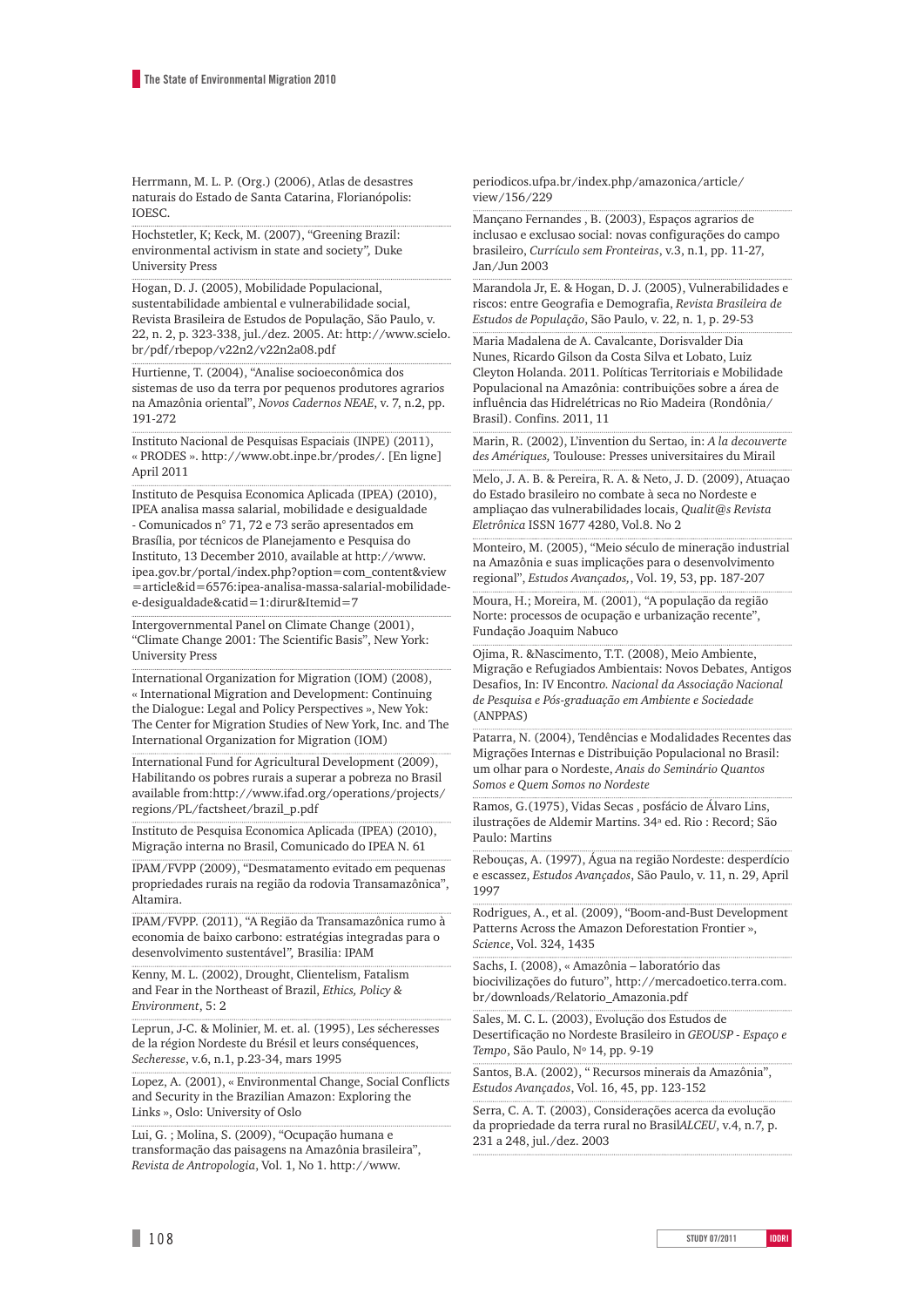Shäffer et all. (2011), Relatório de Inspeção - Áreas de Preservação Permanente e Unidades de Conservação & Áreas de Risco, O que uma coisa tem a ver com a outra? *Brazilian Ministry of Environment and the Rio State Office of Biodiversity and Forests Report*, February, 2011, at: http://www.mma.gov.br/estruturas/182/\_arquivos/ relatoriotragediarj\_182.pdf

Silva, M.G. (2009), "UHE - Tucuruí: Desterritorialização e Degradação Ambiental. O caso da Gleba Parakanã (PA) na Amazônia Brasileira", Para: UEPA.

Taschner, S.P. & Bogus, L. (2000), A cidade dos anéis: São Paulo, in: *QUEIROZ, L.C. (Org.). O futuro das metrópoles: desigualdades e governabilidade*, Rio de Janeiro: Revan/ Fase

Theofilo, R.(1922) *Historia da Seca do Ceara (1877–1880),*  Rio de Janeiro: Imprensa Inglesa

Torres, H. (1997) Desigualdade ambiental em São Paulo, *1997. 255 f. Thesis (Doutorado em Ciências Sociais) – Instituto de Filosofia e Ciências Humanas da Unicamp*, Campinas

WWF (2010),"Climate Change Impacts in the Amazon: Review of scientific literature ».

Young, Carlos Eduardo. 1998. PUBLIC POLICIES AND DEFORESTATION IN THE BRAZILIAN AMAZON. Planejamento e Políticas Públicas. 1998, 18

#### Online newspaper articles

Agência O Globo, editorial (2011), "Justiça tem parte da responsabilidade", In: http://oglobo.globo.com/ opiniao/mat/2011/01/25/justica-tem-parte-daresponsabilidade-923604504.asp, 25/01/2011

Castro, O. (2011) "Nova Friburgo vive pela metade", In: http://acervonovafriburgo.blogspot.com/2011/04/novafriburgo-ainda-vive-pela-metade.html, 5/04/2011

Carlyle Jr. (2011a), "Após tragédia, cidades serranas querem "importar" sistema de alerta em favelas", *R7 Notícias*, In: http://noticias.r7.com/rio-de-janeiro/ noticias/apos-tragedia-cidades-serranas-querem-importarsistema-de-alerta-em-favelas-20110709.html, 9/07/2011

Carlyle Jr. (2011b), "Medo provoca saída de moradores de área devastada por tragédia em Petrópolis", *R7 Notícias*, In: http://noticias.r7.com/rio-de-janeiro/noticias/ medo-provoca-saida-de-moradores-de-area-devastada-portragedia-em-petropolis-20110712.html, 12/07/2011

Carlyle Jr. (2011c), "Cidades da região serrana do Rio vão receber R\$ 2,86 milhões do governo federal para postos de saúde", *R7 Notícias*, In: http://noticias.r7.com/ rio-de-janeiro/noticias/cidades-da-regiao-serranado-rio-vao-receber-r-2-86-bilhoes-do-governo-federalpara-construcao-de-postos-de-saude-20110714.html, 14/07/2011

Caruso F & Belchior L. (2011), "Após chuva, doenças ameaçam moradores da região serrana do Rio", *Folha Cotidiano*, In: http://www1.folha.uol.com.br/ cotidiano/864502-apos-chuva-doencas-ameacammoradores-da-regiao-serrana-do-rio.shtml, 22/01/2011 Dalama, L. (2011) "Cidades da Região Serrana vão receber R\$ 2,86 bilhões do Governo Federal", R7 *Notícias*, In: http://noticias.r7.com/rio-de-janeiro/noticias/ cidades-da-regiao-serrana-do-rio-vao-receber-r-2-86 bilhoes-do-governo-federal-para-construcao-de-postos-desaude-20110714.html, 25/07/2011

*Ecodebate*(2008), Nordeste enfrenta alto risco de desertificação, in: http://www.ecodebate.com. br/2008/07/05/nordeste-enfrenta-alto-risco-dedesertificacao/

Fabrini, F. (2011), "Desde 1996, 212 assassinatos em conflitos por terras no Pará", O GL*OBO*.

Gandra, A. (2011) "Depois de tragédia provocada pela chuva, Nova Friburgo enfrenta êxodo de mão de obra", *Agência Brasil,* In: http://agenciabrasil.ebc.com.br/ noticia/2011-02-12/depois-de-tragedia-provocada-pelachuva-nova-friburgo-enfrenta-exodo-de-mao-de-obra, 12/02/2011

*Globo Rural on-line* (2011) "Região serrana do Rio recebe levantamento do Ministério do Meio Ambiente", In: http://revistagloborural.globo.com/Revista/ Common/0,,EMI205436-18095,00-= REGIAO+SERRANA +DO+RIO+RECEBE+LEVANTAMENTO+DO+MINISTER IO+DO+MEIO+AMBIENTE.html, 26/01/2011

*Jornal nacional* (2011) "Segundo prefeituras, não houve tempo de tomar medidas para evitar tragédia", In: http:// g1.globo.com/jornal-nacional/noticia/2011/01/segundoprefeituras-nao-houve-tempo-de-tomar-medidas-paraevitar-tragedia.html, 13/01/2011

Lage, J. (2011) "Estilista e mais 13 pessoas hospedadas em sítio morreram em Petrópolis (RJ)", *Folha de São Paulo*, In: http://www1.folha.uol.com.br/cotidiano/859763 estilista-e-mais-13-pessoas-hospedadas-em-sitio-morreramem-petropolis-rj.shtml, 12/01/2011

Madeiros, C. (2010) Mudanças climaticas agravam seca no Nordeste e criam quatro desertos na regiao, *UOL Noticias*, Available from http://noticias.uol.com.br/ cotidiano/2010/08/05/mudancas-climaticas-agravamseca-no-nordeste-e-criam-quatro-desertos-na-regiao.jhtm, 05/ 08/ 2010

Mariano, M. (2011) "Tragédia na Região Serrana afeta pólo têxtil", Jornal Textiliapress.net, In: http://www.textilia. net/materias/ler/mercado/mercado--conjunturas-analisee-comercio-exterior/tragedia\_na\_regiao\_serrana\_afeta\_ polo\_textil, 26/01/2011

Mota, D. & Baptista, R. & Lima, W. (2011) "Enchentes e deslizamentos deixam 70 mil brasileiros sem casa", IG 'Ultimo Segundo', In: http://ultimosegundo.ig.com.br/ brasil/enchentes+e+deslizamentos+deixam+70+mil+br asileiros+sem+casa/n1237951591082.html, 14/01/2011

Moutinho, S. (2011)"Inundações: Culpa do homem?", Ciência Hoje, In: http://cienciahoje.uol.com.br/ noticias/2011/02/inundacoes-culpa-do-homem, 17/02/2011

Notícias R7 (2011) "Sobe para 28 o número de casos confirmados leptospirose na região serrana", In: http:// noticias.r7.com/rio-de-janeiro/noticias/estado-descartasurto-de-leptospirose-na-regiao-serrana-20110202.html, 02/02/2011